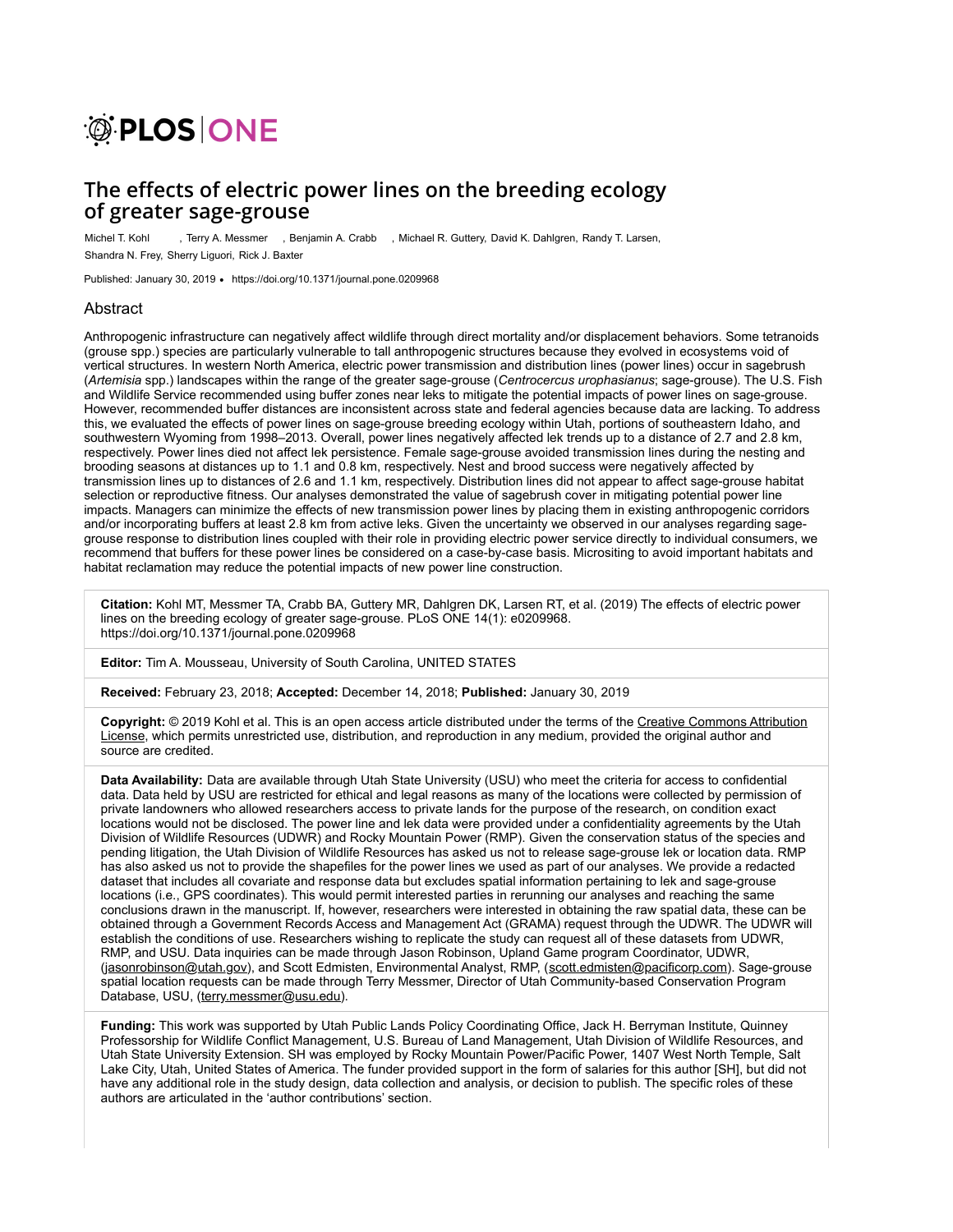**Competing interests:** SH was employed by Rocky Mountain Power/Pacific Power, 1407 West North Temple, Salt Lake City, Utah, United States of America. This does not alter the authors' adherence to PLOS ONE policies on sharing data and materials.

## Introduction

Over the past century, human population growth has facilitated land use changes at a global scale [[1](#page-12-0)]. The infrastructure (e.g., roads, electrical lines) required to support this human population growth can negatively impact wildlife [[2](#page-13-0)]. Anthropogenic structures constructed in previously unfragmented landscapes [\[3](#page-13-1)], can have direct and indirect effects on local wildlife populations [\[4–](#page-13-2)[6\]](#page-13-3). For example, tall anthropogenic structures such as power lines and wind turbines can cause direct mortality due to wildlife collisions [5] [7\]](#page-13-5). Anthropogenic development may also indirectly affect wildlife populations by causing changes in animal behavior (e.g., displacement [\[3\]](#page-13-1)), increased predation risk [\[8\]](#page-13-6), or by creating impediments to seasonal migration [\[9](#page-13-7), [10\]](#page-13-8). The magnitude and consequences of these behavioral changes are often difficult to measure due to the absence of immediate population level effects [\[11,](#page-13-9) [12\]](#page-13-10). As such, identifying and quantifying both the direct and indirect effects of anthropogenic structures on wildlife as well as effective measures to minimize negative impacts are essential for conserving affected wildlife populations [\[3,](#page-13-1) [12](#page-13-10)].

The greater sage-grouse (*Centrocercus urophasianus*; sage-grouse) is a sagebrush (*Artemisia* spp.) obligate species that requires large, intact sagebrush systems [\[13\]](#page-13-11). Populations have declined nearly 50% in portions of their historic range [[14\]](#page-13-12). Some of the observed declines have been attributed to the construction, operation, and maintenance of anthropogenic infrastructure such as tall structures and associated linear features (i.e., energy developments, roads and power lines) [[15\]](#page-13-13). Some tetranoids, including sagegrouse, may be particularly vulnerable to tall anthropogenic structures because they evolved in landscapes void of such structures [\[3\]](#page-13-1).

The potential incompatibility between tetranoids and anthropogenic structures led the U.S. Fish and Wildlife Service (USFWS) to identify the placement, operation, and maintenance of tall structures and associated linear features (i.e., roads and power lines) related to energy development and transmission in sagebrush habitats as a conservation threat for sage-grouse in their 2010 decision to designate the species as a candidate for protection under the Endangered Species Act of 1973 [\[16](#page-13-14)]. They concluded the placement of electric power lines in seasonal sage-grouse breeding habitats could impact local populations through increased predation of adults, juveniles, and nests or abandonment of suitable habitats.

The USFWS conclusion was based on research suggesting that oil and gas development can negatively influence sage-grouse lek counts, activity, survival, and habitat selection [\[17](#page-13-15)[–21](#page-14-0)]. However, despite these and other studies (see UWIN [\[22](#page-14-1)]), it has been difficult to separate the combined influence of anthropogenic structures (e.g., well sites, roads) and their associated human activities from the presence of tall linear structures such as power lines [[11,](#page-13-9) [23](#page-14-2)]. Furthermore, using studies of various types of energy development (i.e., oil/gas, wind) may not be comparable to power lines because of differing project footprints (polygons vs. linear) and amounts of human activity [\[11,](#page-13-9) [23\]](#page-14-2). For example, workers may be routinely present throughout oil fields or wind developments, yet power lines may only be visited infrequently for inspections or repairs. Power line inspection cycles vary depending on the line voltage, agency requirements, and location, but may occur as often as twice/year or as infrequent as once over five to ten years. Because power lines often occur on landscapes with other human activity, it is difficult to distinguish between potential impacts of the tall structures versus impacts related to other human activity, such as disturbance or habitat loss. In addition, isolating the effects of tall structures from other development activities on sage-grouse populations is particularly problematic if an a-priori status assessment was not completed before the structures were placed [\[22\]](#page-14-1). However, in the absence of experimental data, retrospective analysis of the potential effects of anthropogenic activities and their related structures on sage-grouse breeding distributions may provide new insights to prevent, minimize, or mitigate conservation threats [[11\]](#page-13-9).

Given that, our current knowledge regarding the influence of power lines on sage-grouse is limited and equivocal. Historically, researchers relied on untested causal mechanisms to infer the negative effects of power lines on sage-grouse [[23\]](#page-14-2). For example, Knick et al. [[24\]](#page-14-3) used reported foraging distances of golden eagles (*Aquila chrysaetos*) [\[25,](#page-14-4) [26](#page-14-5)] and common ravens (*Corvus corax*) [\[8,](#page-13-6) [27\]](#page-14-6) to estimate that electric power transmission lines had a negative impact on 50% of all sagebrush within the range of sage-grouse [[11](#page-13-9)]. More recently, intense field studies have documented a reduction in sage-grouse habitat use [[28–](#page-14-7)[30\]](#page-14-8) and vital rates [\[30](#page-14-8), [31](#page-14-9)] in areas adjacent to power lines. Together, this has led to suggestions that power lines have been a potential factor in the extirpation of sage-grouse from historical ranges [[32\]](#page-14-10). It is still unclear, however, under what conditions power lines negatively affect sage-grouse. For example, sage-grouse may not avoid power lines in years of low raven abundance [[30\]](#page-14-8). There may also be sitespecific conditions that counteract the negative influence of power lines on sage-grouse. This was demonstrated by Westover et al. [\[33](#page-14-11)] who observed positive selection for transmission lines during the brooding period in Utah. These temporally dependent and site-specific conditions may explain why Johnson et al. [[34\]](#page-14-12) did not detect a consistent relationship between distance to power lines and leks trends across the specie's range.

This conflicting information has created a dilemma for wildlife and land managers who are attempting to develop best management practices (BMP) for power lines in sagebrush habitats. The USFWS and Avian Power Line Interaction Committee (APLIC) have recommended seasonal and spatial buffers as BMPs for power lines placed near leks in sage-grouse breeding habitats to minimize the potential for negative impacts [\[35](#page-14-13), [36](#page-14-14)]. However, UWIN [\[20](#page-14-15)], Messmer et al. [[11](#page-13-9)], and Manier et al. [[37](#page-14-16)] concluded the BMP buffer zones vary widely (e.g., 0.3 to 8.0 km) because of challenges associated with interpreting the area influenced by power lines. In addition, differences between transmission and distribution lines, which serve different purposes and therefore can occur in different landscapes, and are constructed at differing heights, have not been previously assessed. Together, this lack of information, combined with the potential site-specific variation in sage-grouse response detailed above demonstrates the need for a landscapescale evaluation of power line effects on sage-grouse.

Given this knowledge gap, the overarching purpose for our study was to provide an empirical evaluation of the effects of transmission and distribution power lines on sage-grouse breeding ecology and to identify appropriate buffer distances. Specifically, our objectives were to identify the relative effects of both transmission and distribution power lines on sage-grouse leks, seasonal habitat-use, and reproductive success. To achieve this, we analyzed Utah sage-grouse lek persistence rates, male lek counts, and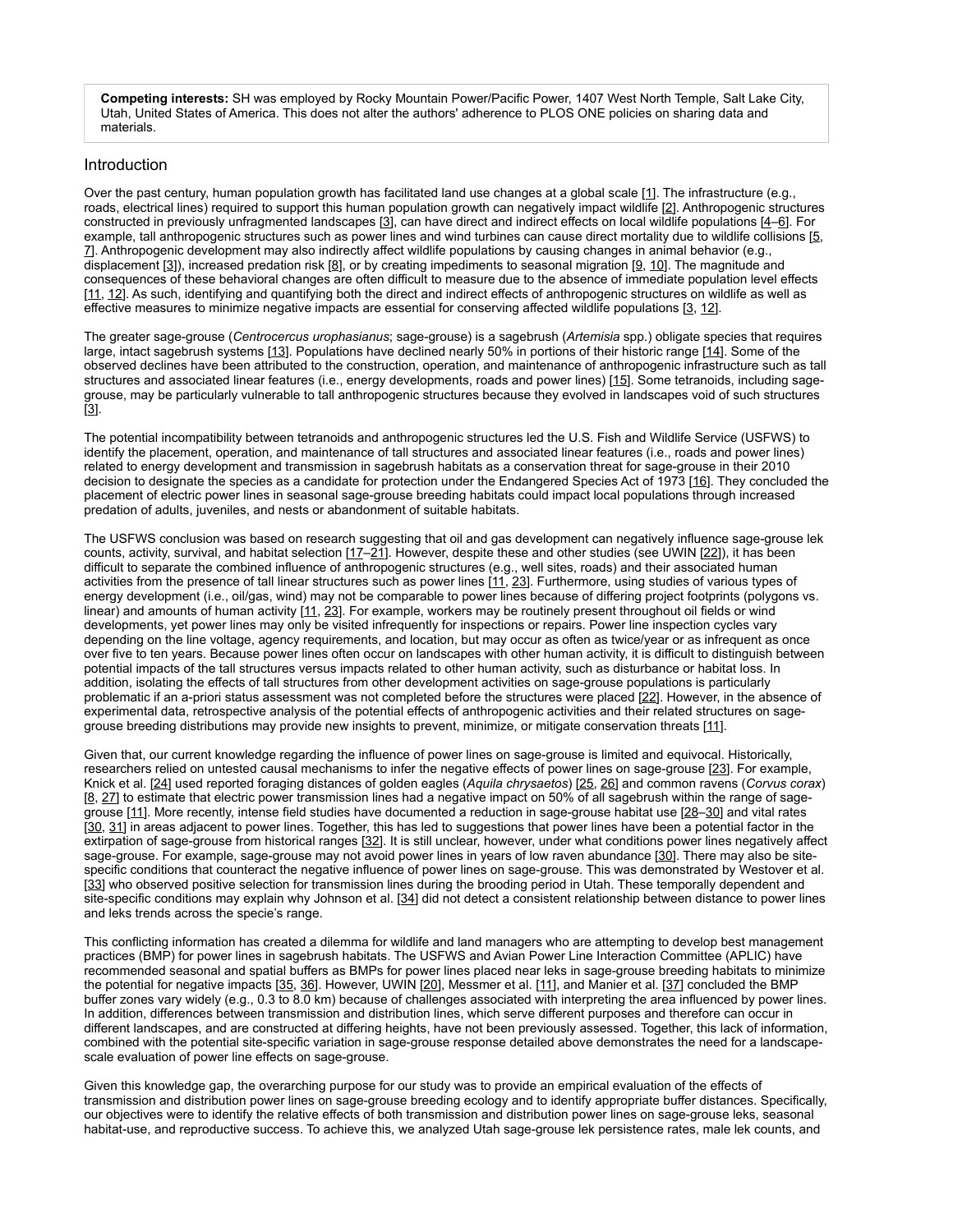radio-marked female sage-grouse breeding site selection, nest and brood success recorded from 1998–2013 in Utah, portions of southeastern Idaho, and southwestern Wyoming. These study populations represented the majority of sage-grouse populations in the study area including representation from all 13 Sage-Grouse Management Areas in Utah (> 30,164 km<sup>2</sup>). To our knowledge, this is the first landscape-level comparison for an entire jurisdictional entity (i.e., a US sate) examining the relationship between power line classification and known sage-grouse nest and brood locations. For comparison, other large-scale field studies that have evaluated the influence of power line on sage-grouse were  $\sim 3,400$  km<sup>2</sup> [[28,](#page-14-7) [31](#page-14-9)] and 7,000 km<sup>2</sup> [\[30](#page-14-8)]. Within this context, we hypothesized that transmission lines would have a larger effect on sage-grouse breeding ecology than distribution lines due to their increased structure height, which may provide increased perching and nesting habitat for avian predators, and larger right-of-way (ROW) corridors [\[38\]](#page-14-17). Similarly, distribution lines may not affect sage-grouse to the same extent as transmission lines because they are more homogenously distributed across the landscape, thus mitigating avoidance behaviors, and because they often occur in previously disturbed areas. This information will assist state and federal conservation planners to refine conservation BMP buffer zone recommendations for new power line construction to avoid and minimize the potential effects on sage-grouse and their breeding habitats.

## Materials and methods

#### **Study area**

Our study area encompassed known sage-grouse breeding habitats and distributions in Utah, portions of southeastern Idaho, and southwestern Wyoming [\[39](#page-15-0)]. These habitats exhibited more natural and anthropogenic fragmentation when compared to the Wyoming Basin [[40,](#page-15-1) [41](#page-15-2)]. Sage-grouse populations in the northern part of our study area inhabit sagebrush-steppe, while populations in central and southern Utah primarily use sagebrush semi-desert [\[42](#page-15-3)]. Both are shrub-dominated sagebrush systems contrasted with an increased herbaceous component in higher latitude sagebrush-steppe systems compared to lower latitude sagebrush semi-desert. Big sagebrush (*A*. *tridentata*) varieties typically dominate most landscapes with Wyoming (*A*. *t*. *wyomingensis*), basin (*A*. *t*. *tridentata*), and mountain (*A*. *t*. *vaseyana*) big sagebrush at lower, mid, and high elevations, respectively. Shallow soils support low (*A*. *arbuscula*) and black (*A*. *nova*) sagebrush communities throughout the study area.

#### **Sage-grouse data**

The Utah Division of Wildlife Resources (UDWR) provided the 1998–2013 sage-grouse lek location and count data we used to conduct our lek persistence and lek trend analysis for the portion of the study area located in Utah (UDWR, unpublished data). We accessed the sage-grouse nest and brood location data used in our study from a geo-referenced database maintained by Utah State University (USU, unpublished data). This database contained > 17,000 sage-grouse Universal Transverse Mercator (UTM) locations recorded between 1998 and 2013 during radio-telemetry studies completed by researchers at USU and Brigham Young University (BYU) to describe sage-grouse breeding ecology [[39](#page-15-0)]. This included 15 unique study areas that varied in study length (range = 2–15 years) dependent on management and conservation needs. To complete these studies, sage-grouse were captured, radio-marked with very high frequency (VHF) radio-collars, released on-site, and routinely monitored to assess vital rates and habitat-use using standard protocols [\[39,](#page-15-0) [43](#page-15-4)] described below. The study protocols were approved by the USU or BYU Institutional Animal Use and Care Committee (USU [2322, 2411, 2419, 2560, 1451, 2189, 942, 942R, 1194, 1404, 1332]; BYU [100302, 110301, 050301, 080402]). The UDWR approved Certificates of Registration permitting sage-grouse captures, radio-marking, and monitoring.

#### **Sage-grouse monitoring**

We monitored radio-marked hens every few days until they began to localize in an area. Upon localization, we would located the hens approximately daily to verify nest initiation, which was determined when a female was found in the same location on two consecutive visits during the breeding season. Nesting was verified by visually locating the nesting females by walking concentric circles. Actively nesting females were observed 3–5 times per week until the nest hatched or failed. A successful nest hatch was determined when egg halves were found intact in or near the nest bowl, and/or the inner membrane of the eggs was separated from the shell [[44](#page-15-5)]. A failed nest was determined when no eggs or egg halves were found at the nest site, if egg halves were not intact, or if only egg fragments remained at or near the nest site [[45\]](#page-15-6). We attempted to verify nest fate by locating the marked hen and recording brooding type behavior or visually identifying chicks as soon as the nest had been vacated. A global positioning system (GPS) location was recorded at each nest after fate was determined and the female was no longer present.

After a successful hatch, we attempted to locate broods two to three times per week until the brood reached 42 days of age or until the brood failed. We tracked brooding females using radio-telemetry, and walked concentric circles around the female location until brooding behavior or chicks were observed. Upon brood confirmation, we recorded a GPS location where the female was observed. A failed brood was determined if the female flushed with one or more adult females and no chicks were seen on two consecutive location attempts.

#### **Landscape variables**

#### Distance to power lines.

We acquired geo-referenced linear electric power distribution and transmission line (power line) locations directly from the electric utility companies PacifiCorp, Garkane Energy, Idaho Power, and Raft River Rural Electric Cooperative. These data were provided through confidentiality agreements specifically for this study. Each line in the power line database contained attributes indicating its status as a distribution line (<46 kV) or as a transmission line (> = 46 kV); in total the data represent 16,493 km of transmission lines and 20,061 km of distribution lines throughout Utah, southern Idaho, and southwestern Wyoming.

Transmission lines, which deliver electric power from the source of generation to substations, are supported by taller structures (height: 18–40 m). These lines included linear structures that were located at lower elevations and often bisected sage-grouse habitat. In contrast, distribution lines are supported by shorter structures (height: ~ 10 m) that deliver electric power to customers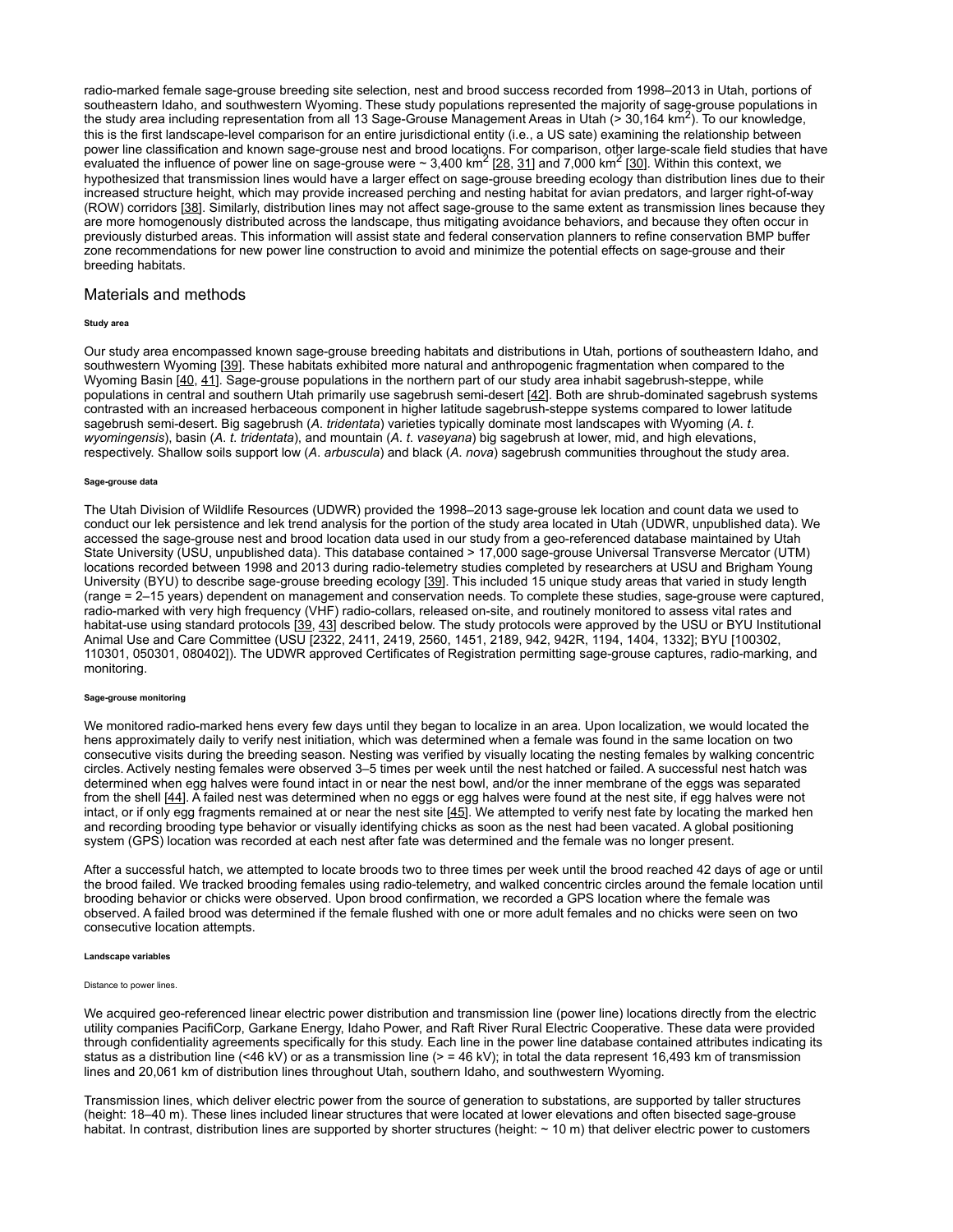(e.g., homes, businesses). Distribution lines were interspersed throughout sage-grouse habitat [[22](#page-14-1)]. All power lines evaluated were in service prior to 1998.

We restricted our analysis to power lines located in occupied sage-grouse habitat [[39](#page-15-0)] and excluded all lines that were not within 10 km of a sage-grouse lek, nest or brood location [\(Fig 1\)](#page-3-0). We selected this buffer distance because it accommodated the average maximum movement distances documented for sage-grouse broods from nest sites in Utah (8.45 km) [[39](#page-15-0)] and the upper recommended conservation buffer zones reported in the literature for tall structures and linear features (8.0 km) [[37](#page-14-16)]. Moreover, assessing data, and as such, buffers beyond 10 km is unlikely to contribute to sage-grouse conservation because most sagegrouse habitat falls within 8 km of a lek [[37](#page-14-16)]. Consequently, only 10% of transmission lines and 7% of distribution lines within the study area were within 10 km of these sage-grouse use habitats. This resulted in a reduced dataset of 1,698 km and 1,496 km of electric power transmission and distribution lines, respectively (Eig 1), and a sample of 425 nests and 2,514 unique brood locations obtained from 239 broods. We then constructed distance from transmission and distribution power lines using the spatstat library [\[46](#page-15-7)] in R (Version 3.3.3; [[47\]](#page-15-8)).

<span id="page-3-0"></span>

**Fig 1. Electric transmission and distribution power lines relative to greater sage-grouse (***Centrocercus urophasianus***; sage-grouse) nest and brood locations in Utah, portions of southeastern Idaho, and southwestern Wyoming, USA, 1998–2013.** Highlighted areas indicate sage-grouse locations within 10 km of the power lines studied. <https://doi.org/10.1371/journal.pone.0209968.g001>

#### Roads.

Because power lines can often parallel roads, we determined the percentage of the power lines adjacent to roads using road location data obtained from the U.S. Census Bureau [[48](#page-15-9)]. Most of the electric power distribution (69% and 95%) and transmission (54% and 87%) lines in our study area were located within 100 m and 500 m of a road, respectively. When we considered distribution lines within 10km of a sage-grouse location, 69% were within 100 m of a road and 95% were within 0.5 km of a road. When we considered transmission lines within 10 km of a sage-grouse location, 54% were within 100 m of a road and 87% were within 0.5 km of a road. Because over 90% of the power lines analyzed were within 0.5 km of a road and roads frequently bisected power lines, we did not have a robust sample size to isolate differences between power lines with and without roads.

#### Percent sagebrush cover.

To assess the percent of sagebrush cover, we quantified the proportion of 30-m resolution pixels classified as any type of sagebrush within 1 km of a given pixel using the moving window analysis in ArcGIS 10.3. The 'Sagebrush' category represents the combination of nine shrubland cover types identified by LANDFIRE 1.2.0 System Group physiognomies [[40\]](#page-15-1) and considered suitable sage-grouse habitat [[40](#page-15-1)]. These communities included; 1) Colorado Plateau, 2) Mixed Low Sagebrush Shrubland, 3) Wyoming Basins Dwarf Sagebrush Shrubland and Steppe, 4) Great Basin Xeric Mixed Sagebrush Shrubland, 5) Inter-Mountain Basins Big Sagebrush Shrubland, 6) Columbia Plateau Low Sagebrush Steppe, 7) Inter-Mountain Basins Big Sagebrush Steppe, 8) Inter-Mountain Basins Montane Sagebrush Steppe, 9) Inter-Mountain Basins Semi-Desert Shrub-Steppe, and 10) *A*. *tridentata* ssp. *vaseyana* Shrubland Alliance.

#### Elevation.

Because broods have been shown to move up in elevation as the season progresses ([[39](#page-15-0)]), we included a measure of elevation in our analyses. This data (30 x 30 m) was obtained from the National Elevation Dataset administered by the U.S. Geological Survey ([https://www.usgs.gov/core-science-systems/ngp/3dep\)](https://www.usgs.gov/core-science-systems/ngp/3dep).

#### **Data analysis**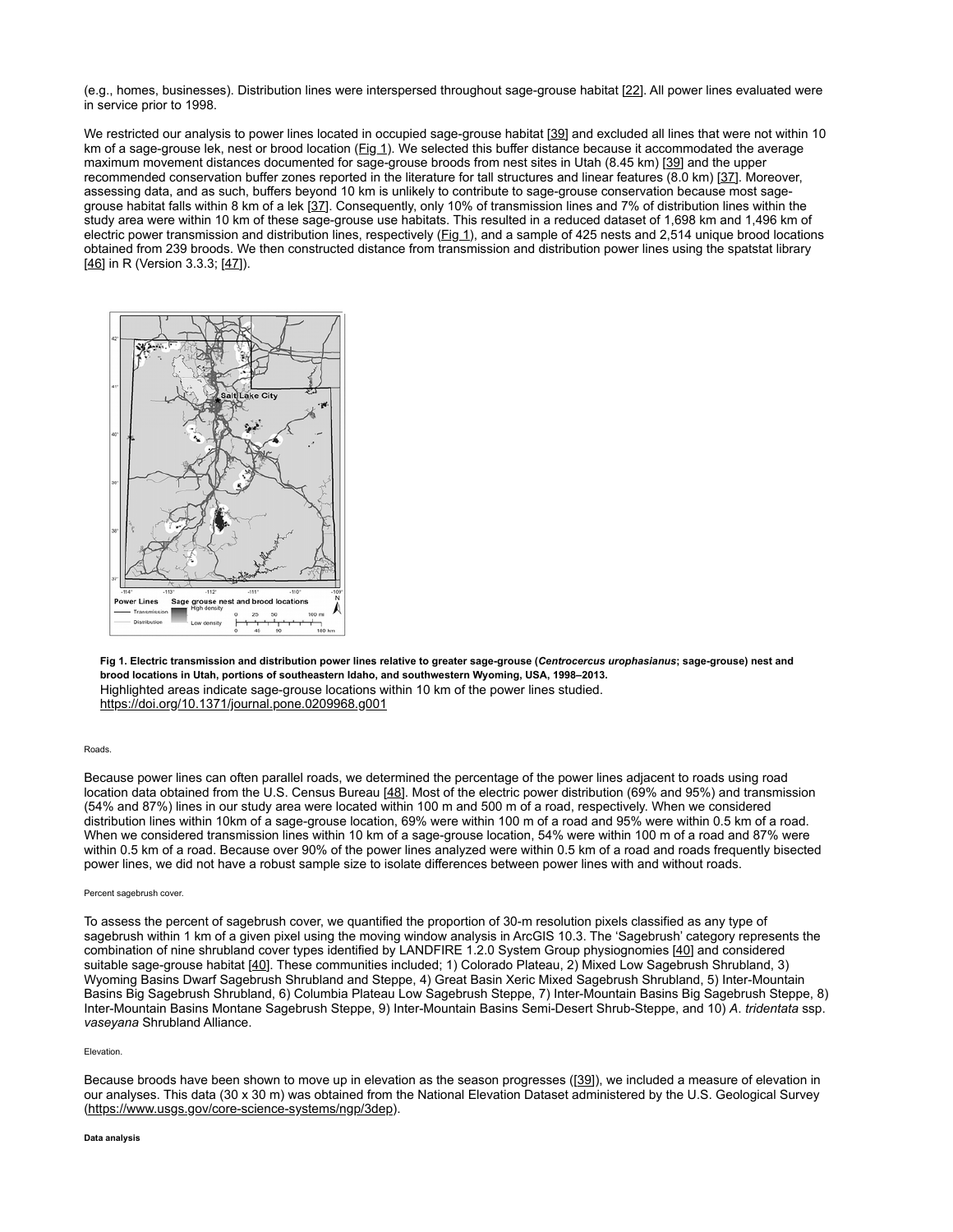We tested for the influence of power lines on lek trends, lek persistence, nest and brood site selection, and nest and brood success. For each analysis, we developed a linear model that tested the relationship between distance to power lines and the response metric of interest (e.g., lek trend). We then compared this model to a null model to establish whether a power line effect existed. We next added measures of sagebrush cover, elevation, and distance to roads as covariates of interest to assess whether these covariates improved model fit. Lastly, we tested for an interactive effect between distance to power lines and our measure of sagebrush cover because previous work has identified this as a potential driver of sage-grouse habitat selection and vital rates [[30\]](#page-14-8). Due to model complexity, we did not assess other interactions. In total this produced 13 model sets ([Table 1\)](#page-4-0).

<span id="page-4-0"></span>

| Model Sets       |                                        | <b>Lek</b><br>Trend      | <b>Lek Pensionnes</b>    | New<br>Selection         | <b>Bound</b><br>Selection | Next<br>Saccores         | Reservi<br>Soccess       |
|------------------|----------------------------------------|--------------------------|--------------------------|--------------------------|---------------------------|--------------------------|--------------------------|
| Null Model       |                                        |                          |                          |                          |                           |                          |                          |
|                  | Nell                                   | $\epsilon$               | v                        | v                        | v                         | v                        | v                        |
| Linear Models    |                                        |                          |                          |                          |                           |                          |                          |
|                  | Dis(TL                                 | $\overline{\phantom{a}}$ | $\overline{\phantom{a}}$ | v                        | $\overline{\phantom{a}}$  | $\overline{\phantom{a}}$ | $\overline{\phantom{a}}$ |
|                  | DistTL + Seat                          |                          |                          | v                        | v                         | í                        | $\epsilon$               |
|                  | DistTL + Hey                           |                          |                          | ï                        | $\epsilon$                | é                        | í                        |
|                  | DistTL + Rd                            |                          |                          | v                        | v                         | v                        | v                        |
|                  | DistTL + Sage + Elev                   |                          |                          | i                        | ٠                         | é                        | $\overline{\phantom{a}}$ |
|                  | DistTL = Sept + Rd                     |                          |                          | é                        | v                         | é                        | v                        |
|                  | DistTL + Hey + Rd                      |                          |                          | é                        | $\overline{\phantom{a}}$  | é                        | $\epsilon$               |
|                  | DistTL = Sage + Elev + Rd.             |                          |                          | v                        | $\overline{\phantom{a}}$  | v                        | $\overline{\phantom{a}}$ |
|                  | DistTL <sup>+</sup> Supr               |                          |                          | $\epsilon$               | v                         | i                        | $\overline{\phantom{a}}$ |
|                  | DistTL * Suge + Elev                   |                          |                          | v                        | v                         | é                        | v                        |
|                  | DistTL * Suge + Rd                     |                          |                          | é                        | é                         | é                        | é                        |
|                  | DistTL * Sage + Elev + Rd              |                          |                          | v                        | v                         | v                        | v                        |
| Nordinger Models |                                        |                          |                          |                          |                           |                          |                          |
|                  | DistTi + DistT2                        | $\lambda$                | $\overline{\phantom{a}}$ | v                        | v                         | é                        | $\epsilon$               |
|                  | DistT1 + DistT2 + Sapr                 |                          |                          | é                        | $\overline{\phantom{a}}$  | ï                        | $\overline{\phantom{a}}$ |
|                  | DistTi a DistT2 a Hey                  |                          |                          | $\overline{\phantom{a}}$ | $\epsilon$                | é                        | $\epsilon$               |
|                  | $DwT1 + DwT2 + 8d$                     |                          |                          | é                        | v                         | é                        | v                        |
|                  | DistT1 + DistT2 + Sage + Elev          |                          |                          | v                        | v                         | é                        | é                        |
|                  | DistT1 + DistT2 + Sage + Rd            |                          |                          | é                        | $\epsilon$                | ï                        | $\omega$                 |
|                  | DistT1 + DistT2 + Elev + Rd            |                          |                          | v                        | v                         | é                        | v                        |
|                  | DistTi + DistT2 + Sage + Hey + Rd      |                          |                          | v                        | $\overline{\phantom{a}}$  | é                        | $\overline{\phantom{a}}$ |
|                  | DistT1" Sage + DistT2" Sage            |                          |                          | í                        | $\epsilon$                | ï                        | $\epsilon$               |
|                  | DistT1" Sage + DistT2" Sage + Elev     |                          |                          | ï                        | $\overline{\phantom{a}}$  | é                        | $\epsilon$               |
|                  | DistT1 " Sage + DistT2 " Sage + Rd     |                          |                          | v                        | v                         | é                        | v                        |
|                  | DistT1" Sage + DistT2" Sage + Hev + Rd |                          |                          | v                        | é                         | é                        | é                        |

**Table 1. Model combinations used to evaluate the influence of power lines on sage-grouse (***Centrocercus urophasianus***) habitat selection and vital rates.**

## <https://doi.org/10.1371/journal.pone.0209968.t001>

Next we tested for a threshold effect of distance to power lines on the response metric of interests (e.g., lek trend). Within this context, we hypothesized that if distance from a power line affected sage-grouse, the effects would be magnified for sage-grouse that were located closer to power lines [[11](#page-13-9), [24,](#page-14-3) [37\]](#page-14-16). Thus, to explicitly evaluate the distance at which sage-grouse response to power lines changed, we tested for a response threshold by comparing the aforementioned model combinations [\(Table 1](#page-4-0)) to models with a threshold effect specified by two piecewise linear splines. Piecewise splines consist of a continuous covariate (e.g., distance to power line) defined over specified segments (e.g., > and < 2.0 km) and a response variable (e.g., lek trend) that is a continuous function of the covariate over all segments but with different slopes in each of the segments. To determine the presence and placement of thresholds, we performed a grid search of candidate models that included the sequential placement of a threshold every 0.1 km from 0.1–9.9 km. To minimize outlier effects that may bias threshold locations, we limited the threshold location such that it fell within the 5% and 95% quantiles of data for each analysis. This resulted in between 85 and 92 grid search candidate models depending on the analysis.

We tested for the additive (percent sagebrush cover, elevation, and distance to roads) and interactive effects (power lines x percent sagebrush cover) on each response metric of interest as described above. This produced 12 additional model sets which we evaluated ([Table 1](#page-4-0)). Due to convergence issues, we were not able to assess the importance of additional covariates (i.e., percent sagebrush cover, distance to roads, elevation) for lek persistence and lek trends. Across all model sets (n = 24; [Table 1\)](#page-4-0), we selected the model with the lowest Akaike Information Criterion corrected for small sample sizes (AICc; [\[49](#page-15-10)]) score as our best fitting model. However, if a threshold model demonstrated equal support (ΔAICc ≤ 2.0) as being the best-fit model to either a null or linear model, we also highlighted this information in our results because this directly addressed our primary interest in identifying any response thresholds relative to power lines.

If a threshold model was identified as the best-fitting model, we then identified uncertainty (i.e., 95% confidence intervals) around the placement of each threshold. For general linear models (GLM), we used the 'confint.segemented' command within the segmented library in R. This approach was used for the lek trend and lek persistence analyses. Because the segmented library did not accommodate the use of generalized linear mixed models (GLMM), we identified uncertainty around a threshold GLMM as any threshold model that fell within ΔAICc of 2.0 of the best-fit threshold model [[50](#page-15-11)]. This uncertainty approach was applied to the nest selection, brood selection, nest success, brood success analyses.

Although piecewise linear splines are useful for identifying thresholds, the segmenting of data leads to reduced sample sizes for a given spline. This contributes to a lack of statistical significance due to the reliance of p-values on sample size [[51\]](#page-15-12). As such, we ignored arbitrary significance thresholds (e.g., p-value ≤ 0.05) in our interpretation of power line effects [\[52,](#page-15-13) [53\]](#page-15-14), and rather, focused our interpretation on the marginal response of sage-grouse to power lines (i.e., slope of the relationship). As such, we do not provide measures of significance (i.e., p-values) in our model outputs, but rather present only information on confidence intervals for each model coefficient.

#### Preponderance of evidence approach.

Many of our analyses consisted of small sample sizes, which when combined with likely population differences in habitat selection and vital rates across study sites, likely contributed to increased model uncertainty regarding the influence of power lines on our response variables of interest. Thus, we evaluated each response metric individually within the results section, and then used a proponderance of evidence approach [[54](#page-15-15)] to assess whether our landscape scale analyses was suggestive of a power line effect. More specifically, we evaluated the relationship between distance to power lines and our response metric for each analyses using the best-fit model. Then, in our weight of evidence approach, we examined additional models sets that had equal support as the best-fit model (≤ ΔAICc of 2.0) to assess whether a threshold effect may exist. For example, if a linear model was the best-fit model (ΔAICc of 0.0) but a piecewise spline model was within ΔAICc of 2.0, we interpreted the result as having potential support for a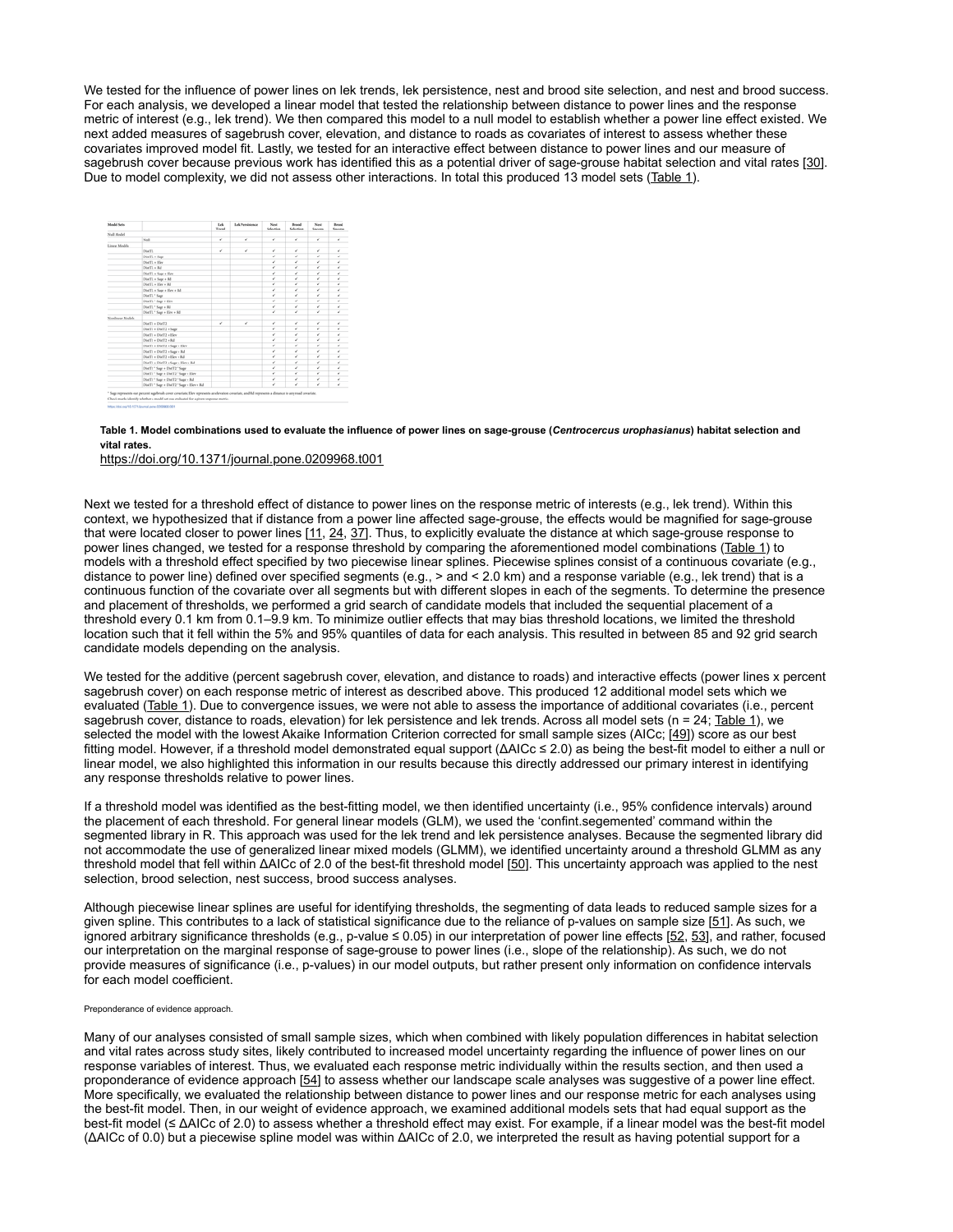threshold effect, and then examined whether or not that potential support existed across analyses. This interpretation was based on the marginal response coefficients for the spline prior and after the threshold for the best-fitting nonlinear model. If a model coefficient was positive prior to the threshold, we interpreted that as support for a negative power line effect at distances close to the power line.

#### **Lek trends**

We employed a 2-stage analytic approach to assess the impact of distance to power lines on sage-grouse lek trend. In the first stage we estimated the overall count trend for each lek. In the second stage we treated the estimated trends as our response variable and modeled them as a function of distance to the nearest power line using both a continuous linear effect as well as piece-wise linear trends to determine if the magnitude or direction of the effect changed at some distance.

Statewide, 379 leks were monitored in ≥ 1 year between 1998 and 2013. However, to obtain reliable lek trend estimates we only analyzed data from leks that were monitored in ≥ 12 years, thereby reducing the total number of leks retained for analysis to 172 leks. The temporal trend for each lek was estimated using a Negative Binomial generalized additive model (GAM) to model the annual maximum number of males counted for lek *i* in year *t* as a linear function of year while accounting for population cycles [[50](#page-15-11)] by fitting a smoothed effect of the total number of males counted statewide in each year. To be comparable through time, the annual total number of males was calculated using only those leks that were monitored in all 16 years of the study period. A negative binomial distribution was used because many leks had an excess number of zero males counted, thereby violating the meanvariance relationship of the Poisson distribution. Despite having reduced the dataset to only include those leks that were monitored in ≥ 12 of the 16 years, the trend analysis for some leks produced warning messages suggesting that the models did not converge and parameter estimates were not reliable. Concomitantly, we further reduced the resulting vector of estimated lek trend estimates by retaining only those estimates that were within 1 standard deviation of the average trend estimate. This resulted in a sample size of 125 lek trend estimates being carried forward to the second stage of our analysis.

To examine the role of power lines on lek trends, we constructed a General Linear Model with a Gaussian distribution as implemented in the base R (Version 3.3.3;  $[47]$  $[47]$ ). To evaluate the potential for a response threshold, we used the aforementioned grid search approach to compare the linear and nonlinear model fits. The small number of leks for which we had trend estimates and were within 10 km of either transmission or distribution lines (n = 70) required that we analyze lek trends as function of distance to combined power line types. Distance to power lines (km) was included as the sole explanatory variable because the small number of leks precluded the evaluation of other habitat variables (e.g., percent sagebrush cover, roads) due to convergence issues.

#### **Lek persistence**

We defined persistence as leks where at least 2 strutting males were observed in 2 years of each of the 5-year periods 1996–2000 and 2009–2013 [[55,](#page-15-16) [56\]](#page-15-17). To examine the role of power lines on lek persistence, we constructed a GLM with a binomial distribution (persist vs. not persist) and logit-link function as implemented in the base R package. We employed the grid search of potential response thresholds similar to the lek trend analysis to compare the linear and nonlinear model fits. Due to the small number of leks within 10 km of either transmission or distribution lines (n = 56), we analyzed lek persistence as the function of distance to combined power line types. Distance to power lines (km) was included as the sole explanatory variable because the small number of leks precluded the evaluation of other habitat variables (e.g., percent sagebrush cover, roads) due to convergence issues.

#### **Nest and brood site selection**

We used a resource selection function (RSF) approach within a use-available study design [[57\]](#page-15-18) evaluated at the population level [\[58](#page-15-19)] to determine the relative influence of distance to power lines and sagebrush cover on sage-grouse nest or brood-site selection. We included sagebrush cover because it has previously been reported as a factor that influences sage-grouse distributions [[24](#page-14-3), [59](#page-15-20)].

We used our database of known sage-grouse nest and brood locations and randomized potential locations with our study area to conduct the RSF. For the nest RSF, we generated 15 potential sage-grouse use locations as random points for every nest location. Our placement of potential sage-grouse locations was constrained to sagebrush vegetation types mapped by the inter-agency LANDFIRE project. Given that, random nest points were constrained such that they were located within 10 km of either a transmission or distribution line, and within the convex hull drawn around nest locations for each study population [[39\]](#page-15-0). This established a distribution of availability that corresponded to any nesting habitat within a given study area that was also located within 10k of a power line. Using this information, we constructed our RSF using a generalized linear mixed model (GLMM) with a binomial distribution (presence vs. random) and a logit-link function implemented in the lme4 package of R. We included distance to either transmission or distribution lines as either a linear or piecewise spline covariate. Power line types were analyzed separately (i.e., two separate RSF models) to accurately measure whether a threshold response occurred to either or both power line types. Because nest site selection is also a function of percent sagebrush [\[13\]](#page-13-11), we also tested for the additive and interactive effects of percent sagebrush cover. Lastly, we included additive effects of elevation and distance to roads as covariates to both linear and piecewise spline models ([Table 1](#page-4-0)). Study area was included as a random factor.

We repeated this process for our brood site RSF, except that an additional constraint was placed on random locations. Random brood locations were constrained such that they were located: 1) within 10 km of either a transmission or distribution, 2) within the convex hull drawn around brood locations for each study population, and 3) within 10 km of each individual brood location. This established a distribution of availability that was individual specific such that random locations were in close proximity to a given brood while also meeting the prior constraints. Using this information, we constructed our RSF using a GLMM with a binomial distribution (presence vs. random) and a logit-link function implemented in the lme4 package of R. We included distance to either transmission or distribution lines as either a linear or piecewise spline covariate as described above. Although it has been suggested sage-grouse may move up in elevation as the brooding season progresses [[59](#page-15-20)], we did not evaluate this in our models because it appeared to occur only in specific sites within our study area [\(S1 Appendix](#page-12-1)). Furthermore, the inclusion of elevation and Julian date in our models led to convergence issues, which necessitated that we focus on the effects of power lines on brood site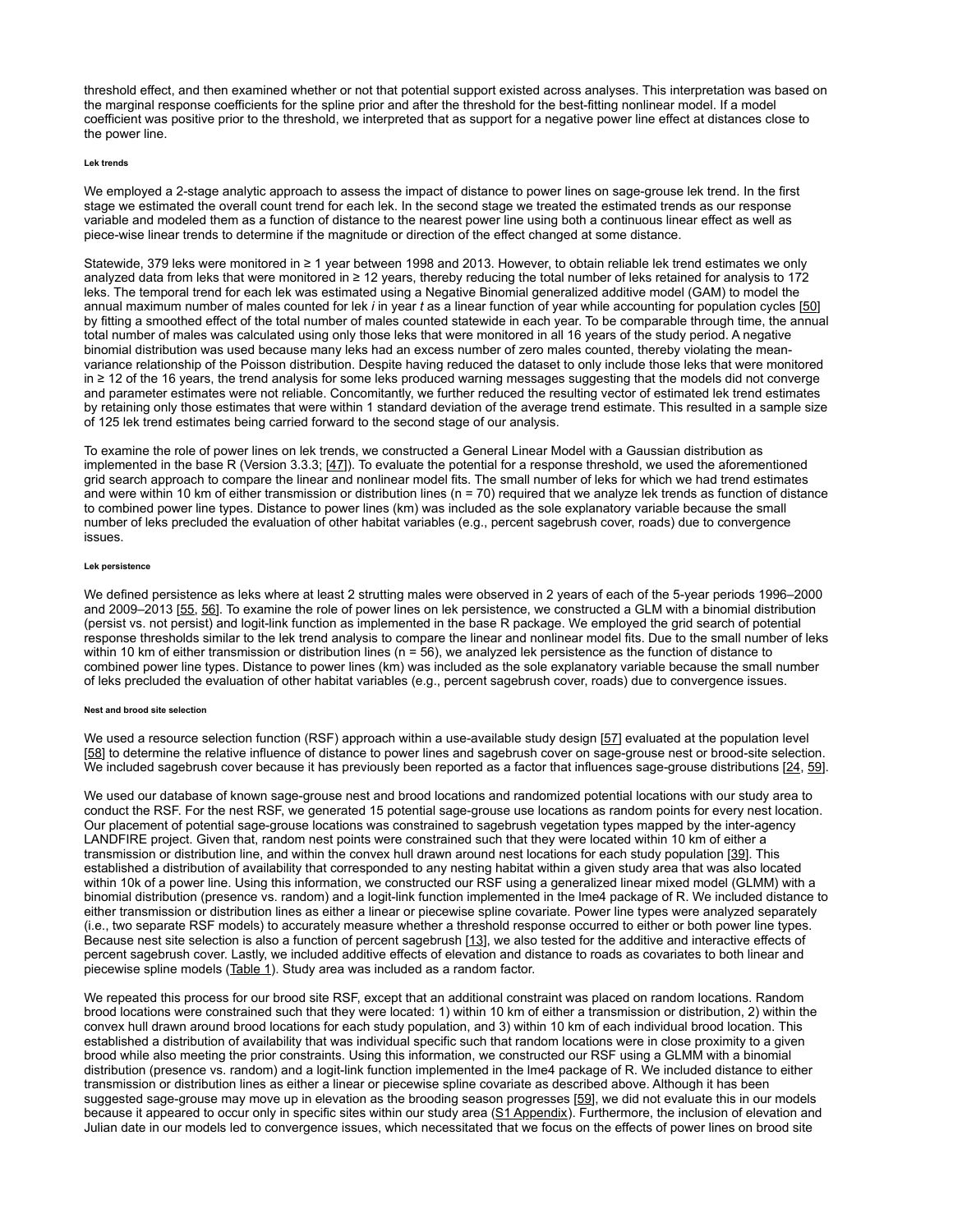selection. We included our measure of percent sagebrush cover as either additive or interactive effects. Lastly, we included additive effects of elevation and distance to roads to both linear and piecewise spline models [\(Table 1\)](#page-4-0). Brood ID and study area were included as nested random effects. We built both nest and brood models using standardized coefficients ( $x_i$  -  $\bar{x}/s$ ) to facilitate direct comparison within models.

#### **Nest and brood success**

We used our nest database to construct nest models using a GLMM with a binomial distribution (success vs. failure) and a logit-link function implemented in the lme4 package of R. We included distance to either transmission or distribution lines as either a linear or piecewise spline covariate. We included our measure of percent sagebrush cover as an additive and interactive effect in the models. Lastly, we included additive effects of elevation and distance to roads to both linear and piecewise spline models [\(Table 1\)](#page-4-0). Study area was included as a random effect in the nest analysis.

We used our brood-site database to construct nest models using a GLMM with a binomial distribution (success vs. failure) and a logit-link function implemented in the lme4 package of R. To provide a cumulative response value for this analysis, we identified the median distance to transmission and distribution lines for each brood using their associated telemetry locations. We only retained individuals in the analysis where the median value of each individual was ≤ 10 km from either a transmission or distribution line. We included distance to either transmission or distribution lines as either a linear or piecewise spline covariate. We included our measure of percent sagebrush cover as an additive and interactive effect in the models. Lastly, we included additive effects of elevation and distance to roads to both linear and piecewise spline models ([Table 1](#page-4-0)). Brood ID and study area were included as nested random effects. We built both nest and brood models using standardized coefficients (x<sub>i</sub> -  $\bar{x}$ /s) to facilitate direct comparison within models.

#### Results

#### **Lek trend**

Of the 125 leks we estimated temporal trends for, 70 leks were within 10 km of power lines (including both transmission and distribution). For these leks, a model that contained a linear effect of power lines on lek trend (ΔAICc = 0.42) was a worse fit to the data than the null model (ΔAICc = 0.00). However, support for the null model was substantially weaker (ΔAICc = 4.53) than the best-fit threshold model.

Thus, our data suggests that lek trends increased for leks located farther from a power line ( $\beta$  = 0.26, 95% CI = -0.05, 0.56) up until a distance of 1.2 (95% Threshold CI = 0.1, 2.3) km ([Fig 2](#page-6-0)). After this threshold, lek trends decreased but the slope of the relationship was diminished in comparison to the pre-threshold relationship ( $β = -0.02$ , 95% CI = -0.05, -0.00).

<span id="page-6-0"></span>

**Fig 2. Effect of power lines on greater sage-grouse (***Centrocercus urophasianus***) lek trends and persistence in Utah, USA, 1998–2013.** Lines represent the fitted values from the best-fit model of the effect of power lines on lek trends ([S2 Appendix](#page-12-2)). The vertical dashed line identifies the response threshold at which sage-grouse response (i.e., lek trend) changed. Shaded areas highlight uncertainty (95% CI) around the location of the response threshold. <https://doi.org/10.1371/journal.pone.0209968.g002>

#### **Lek persistence**

We identified 186 leks within 10 km of transmission and distribution lines, of which 56 were considered to be persistent [[55](#page-15-16), [56](#page-15-17)]. For these leks, a model containing a linear effect of power lines on lek persistence (ΔAICc = 2.08) was a worse fit to the data than the null model. A model containing a threshold effect of distance to power lines on lek persistence did not improve model fit (ΔAICc = 2.15) suggesting that power lines did not influence lek persistence in our study ([S2 Appendix\)](#page-12-2).

#### **Nest and brood site selection**

#### Nests.

Of 429 nests, 365 were within 10 km of a transmission line and 222 were within 10 km of a distribution line. Individual sage-grouse nests were recorded as close as 103 m and 239 m from electric power transmission and distribution lines, respectively. For these nests, a model that contained a linear effect of distance to transmission lines on the relative probability of nest-site selection was a better fit to the data than the null model (ΔAICc = 1.52). A model that contained an interaction between distance to transmission lines and percent sagebrush cover further improved model fit over the univariate linear distance to power line model (ΔAICc = 175.33). However, support for this best-fit linear model was substantially weaker ( $ΔAICc = 7.67$ ) than the best fit threshold model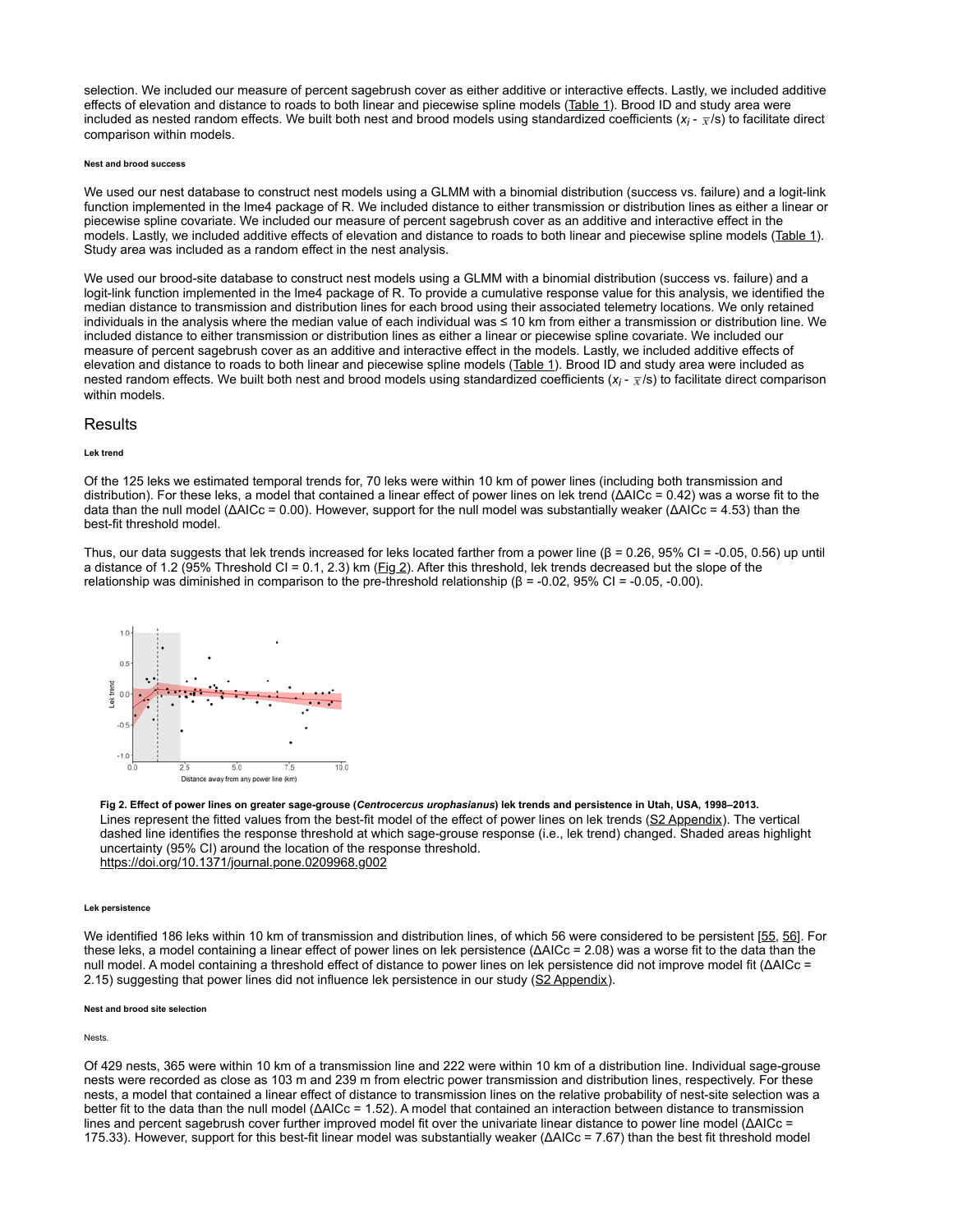that included an interaction between distance to transmission lines and percent sagebrush cover. Thus, our data suggests that the relative probability of nest-site selection increased as sage-grouse moved farther from transmission lines up until a distance of 1.1 (range = 1.1–1.3; [S3 Appendix\)](#page-12-3) km ([Fig 3A\)](#page-7-0). After this threshold, the relative probability of nest-site selection declined in areas of high sagebrush cover but remained relatively constant in areas of low sagebrush cover. In accordance, a linear (univariate) analysis suggested that sage-grouse selected nest sites farther from transmission lines ( $\beta$  = 0.10, 95% CI = -0.00, 0.21).

<span id="page-7-0"></span>

**Fig 3. Effect of power lines on the relative probability of nest site selection of greater sage-grouse (***Centrocercus urophasianus***; sage-grouse) throughout Utah, portions of southeastern Idaho, and southwestern Wyoming, USA, 1998–2013.**

Lines are population-averaged fitted values from the best-fit GLMM ([S3 Appendix\)](#page-12-3) describing the effects of transmission lines (A) and distribution lines (B) on sage-grouse nest site selection. The vertical dashed line identifies the response threshold at which sage grouse response changes. The shaded areas highlight uncertainty (ΔAICc < 2) around the location of the response threshold.

<https://doi.org/10.1371/journal.pone.0209968.g003>

For nests within 10 km of a distribution line, a model that contained a linear effect of distribution lines on the relative probability of nest-site selection was a better fit to the data than the null model (ΔAICc = 0.26). A full model that included a linear effect of distance to distribution line further improved model fit over the univariate linear distance to distribution line model (ΔAICc = 63.11). The best-fit threshold model did not improve model fit (ΔAICc = 0.32) over the best-fit linear model. For our best-fit model, the [relative probability of nest site selection increased as distance from distribution lines increased \(β = 0.12, 95% CI = -0.08, 0.33; S3](#page-12-3) Appendix).

#### **Broods**

<span id="page-7-1"></span>We recorded 3,335 brood locations during the study, of which 2,986 were within 10 km of a transmission line and 1,610 were within 10 km of a distribution line. For these broods, a model that contained a linear effect of transmission lines on brood-site selection was a better fit to the data then the null model (ΔAICc = 176.50). The full model that included a threshold effect of distance to transmission line further improved model fit over the linear distance to transmission line model (ΔAICc = 1584.34). However, support for the best-fit linear model was substantially weaker (ΔAICc = 154.13) than the best fit threshold model which included an interaction between distance to transmission lines and percent sagebrush cover. Thus, our data suggest that the relative probability of brood use increased for leks located farther from a transmission line up until a distance of 1.2 (range = 1.2–1.4; [S4 Appendix](#page-12-4)) km ([Fig 4](#page-7-1)). After this threshold, the relative probability of brood-site selection declined in areas of high sagebrush cover but remained relatively constant in areas of low sagebrush cover.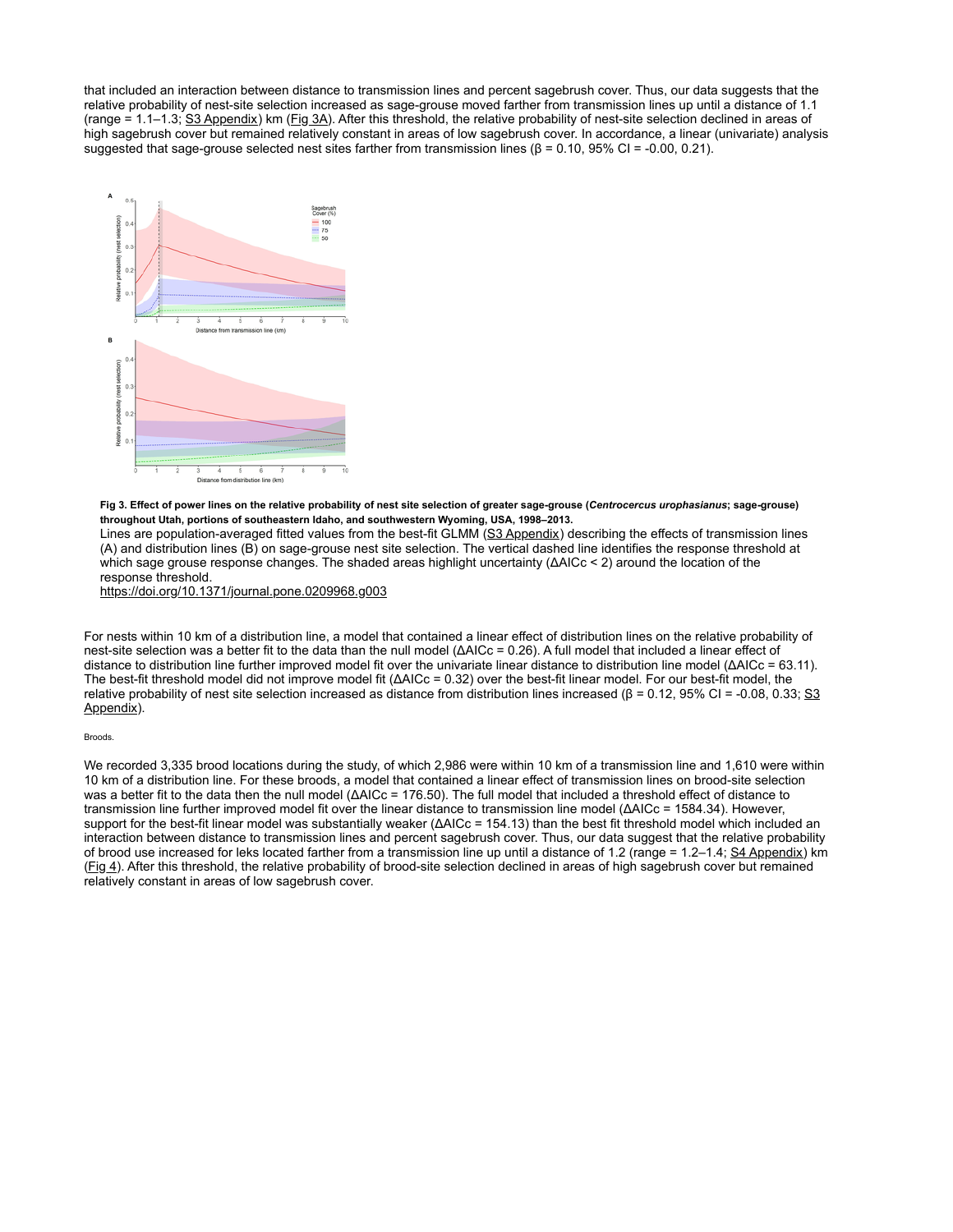

**Fig 4. Effect of power lines on the relative probability of greater sage-grouse (***Centrocercus urophasianus***; sage-grouse) brood site selection in Utah, portions of southeastern Idaho, and southwestern Wyoming, USA, 1998–2013.**

Lines are population-averaged fitted values from the best-fit GLMM ([S4 Appendix\)](#page-12-4) describing the effects of transmission lines (A) and distribution lines (B) on sage-grouse brood site selection. The vertical dashed line identifies the response threshold at which sage grouse response changes. The shaded areas highlight uncertainty (ΔAICc < 2) around the location of the response threshold (no uncertainty was recorded for distance from transmission lines). <https://doi.org/10.1371/journal.pone.0209968.g004>

For brood sites within 10 km of a distribution line, a model containing a linear effect of distribution lines on the relative probability of nest-site selection was a better fit to the data than the null model (ΔAICc = 193.5). The full model that contained a linear effect of distance to distribution lines further improved model fit over the linear distance to distribution line model (ΔAICc = 638.65). However, support for the best-fit linear model was substantially weaker (ΔAICc = 126.15) than the best fit threshold model which included all covariates and interactions  $(S4$  Appendix). Thus, our data suggests the relative probability of brood use may be positively influenced by distribution lines except in cases of high sagebrush cover until a distance of 3.0 (range =  $2.4-3.2$ ;  $\underline{S4}$ Appendix) km ([Fig 4\)](#page-7-1). After this threshold, the relative probability of brood-site selection remained relatively constant.

#### **Nest and brood success**

#### Nests.

We recorded 422 nests during the study, of which 83% ( $n = 352$ ) were within 10 km of a transmission line and 50% ( $n = 212$ ) were within 10 km of a distribution line. For these nests, a model that contained a linear effect of transmission lines on nest success was a better fit to the data than the null model (ΔAICc = 2.95). A model that include the linear effect of distance to transmission lines and distance to roads improved model fit over the univariate linear distance to transmission model (ΔAICc = 1.00). The best-fit threshold model did not improve model fit (ΔAICc = 0.94) over the best-fit linear model. For our best-fit model, the relative probability of nest success increased as distance from transmission lines increased ( $β = 0.27$ , 95% CI = 0.05, 0.48; [S3 Appendix;](#page-12-3) [Fig 5\)](#page-8-0).

<span id="page-8-0"></span>

**Fig 5. Effect of power lines on the greater sage-grouse (***Centrocercus urophasianus***; sage-grouse) in Utah, portions of southeastern Idaho, and southwestern Wyoming, USA, 1998–2013.**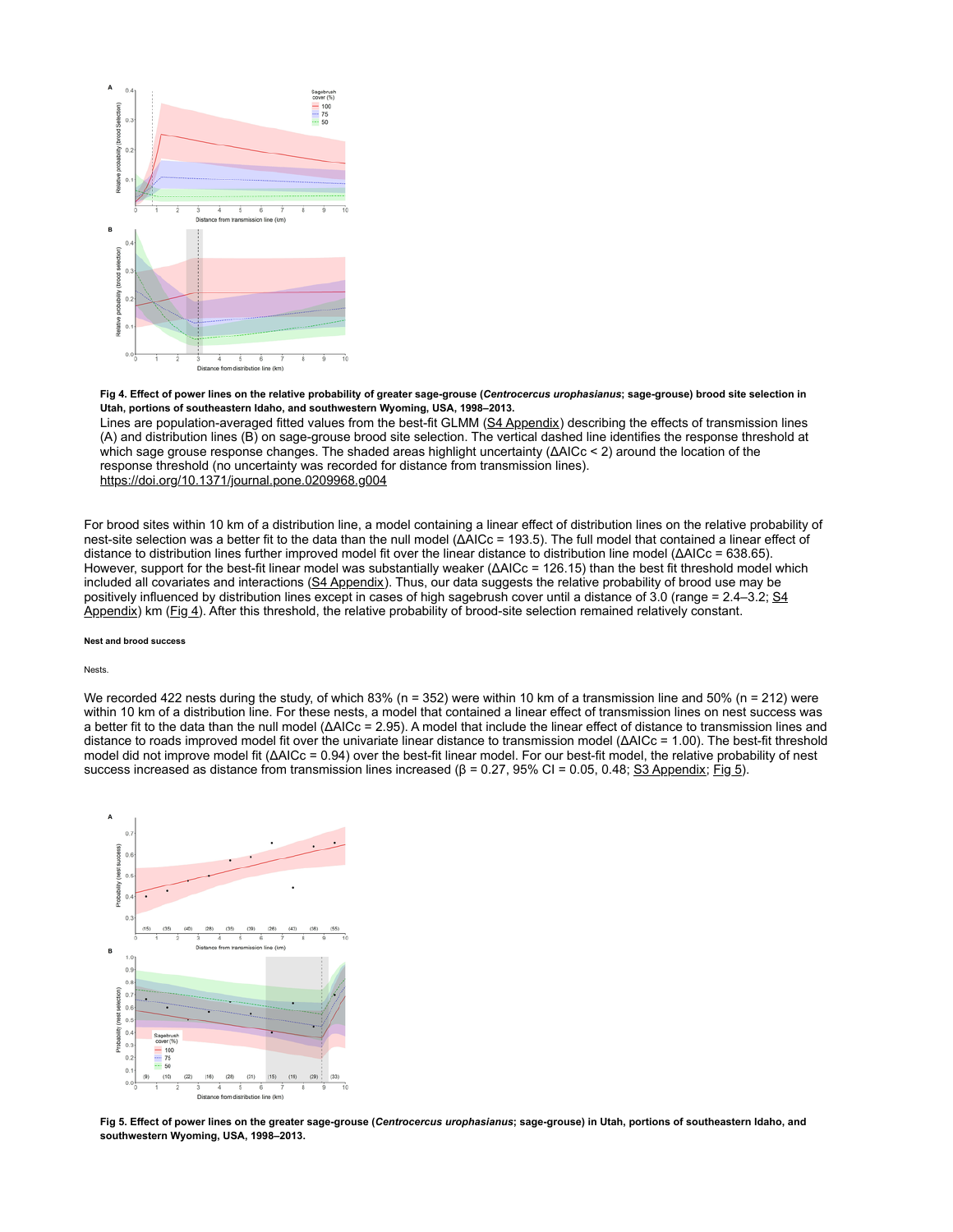Lines are population-averaged fitted values from the best-fit GLMM ([S5 Appendix\)](#page-12-5) describing the effects of transmission lines (A) and distribution lines (B) on sage-grouse nest success. The vertical dashed line identifies the response threshold at which sage-grouse response changes. The shaded areas highlight uncertainty (ΔAICc < 2) around the location of the response threshold. Circles represent a binning of data points that informed the model; sample sizes within each 1 km bin are identified in parentheses. For example, 15 nests were recorded between 0–1 km from a transmission line, of which 40% ( $n = 6$ ) persisted.

<https://doi.org/10.1371/journal.pone.0209968.g005>

For nests within 10 km of a distribution line, a model containing a linear effect of distribution lines on nest success did not improve model fit (ΔAICc = 1.77) over the null model. However, support for the null model was weaker (ΔAICc = 1.00) than the best-fit threshold model which included an additive effect of percent sagebrush cover. Thus, our data suggested that the probability of nest success declined as you moved farther from a distribution line (β = -0.27, 95% CI = -0.64, 0.08; [Fig 5](#page-8-0)) up until a distance of 8.9 (range = 6.2–9.2; [S5 Appendix\)](#page-12-5) km, after which, nest success increased ( $\beta$  = 3.45, 95% CI = -1.03, 8.40). It is likely that the decrease in nest success beyond the threshold was driven by our sample size (n = 35 / 222) beyond 8.9 km. Of those 35 nests, 77% (n = 27) were located in two study areas which had a combined 66% nest success suggesting that these areas influenced our model results beyond 8.9 km.

#### Broods.

We recorded 434 broods during the study, of which 89% (n = 386) were within 10 km of a transmission line and 47% (n = 206) were within 10 km of a distribution line. Brood locations were documented as close as 205 m and 24 m from transmission and distribution power lines, respectively. Because our data set contained multiple locations for each brood that were recorded regularly throughout the season, we were also able to determine if some broods may have traveled under power lines. We recorded eight radio-marked female sage-grouse with broods (4%) crossing under transmission lines 27 times. Eleven brooding females (8%) crossed under distribution lines 86 times. For broods that crossed distribution lines, the median number of crossings per brood was three (range 2–33). Fifteen broods (6%) crossed under both transmission and distribution lines.

For these broods, a model that contained a linear effect of transmission lines on brood success was a better fit to the data than the null model (ΔAICc = 1.13). A model that included a linear effect of transmission line and elevation farther improved model fit over the univariate linear distance to transmission line model (ΔAICc = 0.70). The best-fit threshold model did not improve model fit (ΔAICc = 0.52) over the best-fit linear model. For our best-fit model, the relative probability of brood success increased as distance from transmission lines increased ( $\beta$  = 0.19, 95% CI = -0.09, 0.47; [S3 Appendix;](#page-12-3) [Fig 6\)](#page-9-0).

<span id="page-9-0"></span>

#### **Fig 6. Effect of power lines on the greater sage-grouse (***Centrocercus urophasianus***; sage-grouse) in Utah, portions of southeastern Idaho, and southwestern Wyoming, USA, 1998–2013.**

Lines are population-averaged fitted values from the best-fit GLMM ([S6 Appendix\)](#page-12-6) describing the effects of transmission lines on sage-grouse brood success. Circles represent a binning of data points that informed the model; sample sizes within each 1 km bin are identified in parentheses. For example, 18 nests were recorded between 0–1 km from a transmission line, of which 11% ( $n = 2$ ) persisted.

<https://doi.org/10.1371/journal.pone.0209968.g006>

For broods within 10 km of a distribution line, a model that contained a linear effect of distribution on brood success was a worse fit than the null model (ΔAICc = 1.72). A model that contained a threshold effect of distance to distribution lines on brood success did not improve model fit (ΔAICc = 1.83) beyond the null model ([S6 Appendix](#page-12-6)).

#### **Preponderance of evidence**

<span id="page-9-1"></span>[There was support \(< ΔAICc of 2.0\) for a nonlinear model being our best-fitting model for all analyses except lek persistence \(Table](#page-9-1) 2). For lek trend, our best-fit model suggested that there was a negative effect of power lines up until a distance of 1.2 km. We report similar results for nest-site selection (1.1 km), nest success (2.4 km), and brood success (1.3 km) relative to transmission lines (positive coefficient for D1 in [Table 2](#page-9-1)). We observed the opposite pattern (higher selection for distances close to transmission lines) for brood-site selection, however, these main coefficient effects were influenced by a percent sagebrush cover interaction which suggested a negative effect of transmission lines  $(Eig_4)$ .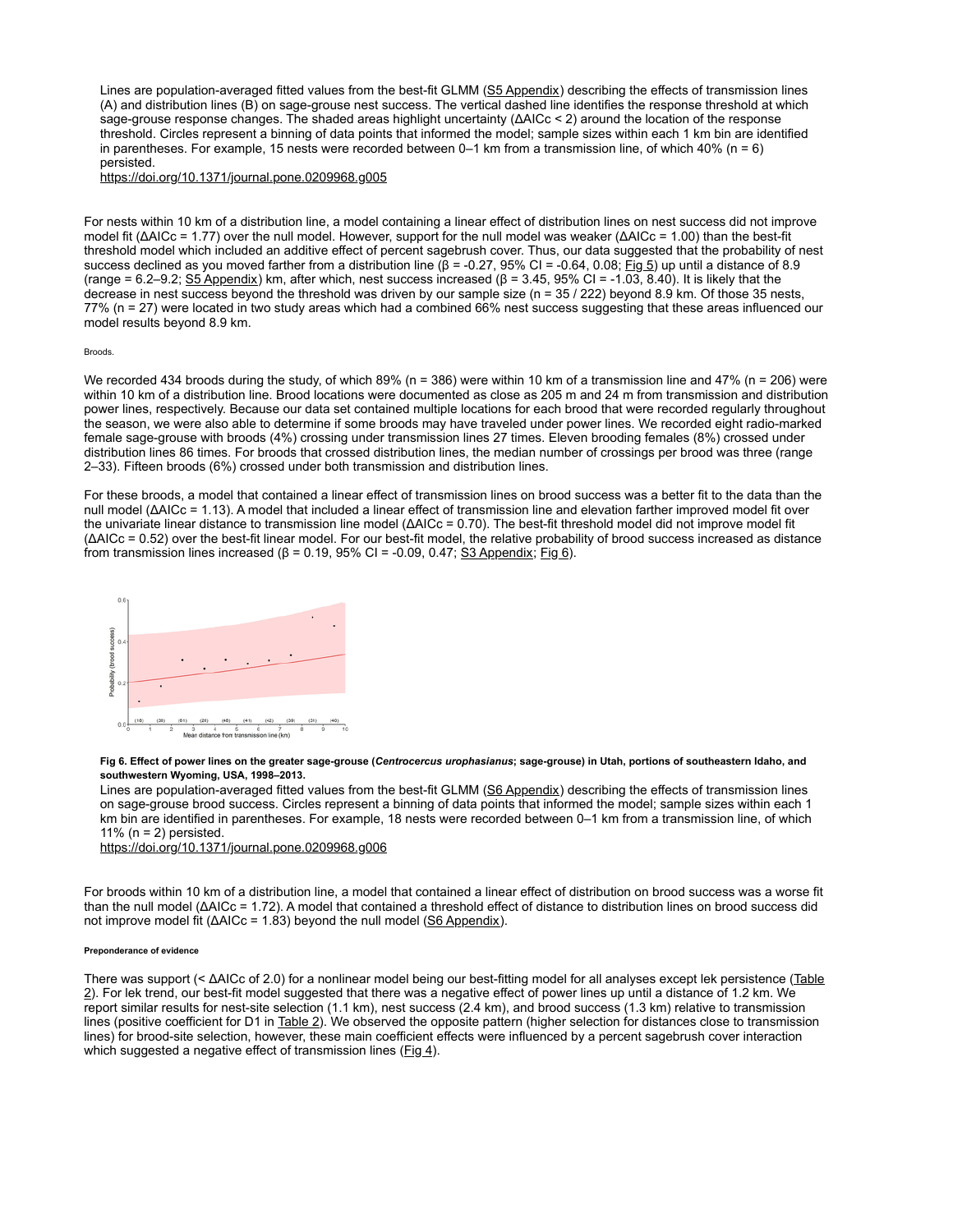| Andron       |                                        | Nell<br>Model<br><b>AAIG</b> | <b>Bed Linear</b><br>Model<br>AMG | <b>Boot Non-Region</b><br>Model<br><b>AMIG</b> | Thomboks<br>Gas) | <b>Bed Nonlinear</b><br>Model<br>Diet I | <b>Bed Needlesser</b><br>Model<br>Dist2 |
|--------------|----------------------------------------|------------------------------|-----------------------------------|------------------------------------------------|------------------|-----------------------------------------|-----------------------------------------|
|              |                                        |                              |                                   |                                                |                  |                                         |                                         |
| Lek analyses |                                        |                              |                                   |                                                |                  |                                         |                                         |
|              | Lektrond                               | 6.47                         | 0.88                              | 6.00                                           | 12               | 0.26                                    | 4.83                                    |
|              | Lek persistence                        | 0.00                         |                                   |                                                |                  |                                         |                                         |
|              | Transmission line analyses             |                              |                                   |                                                |                  |                                         |                                         |
|              | Nest selection (transmission line)     |                              |                                   | 0.00                                           | 1.1              | 9.73                                    | 0.10                                    |
|              | Broad selection Imanumission line)     |                              |                                   | 6.00                                           | 1.2              | 441                                     | 0.86                                    |
|              | Next excorse iteamentosion line)       |                              | 0.00                              | 6.94                                           | 2.4              | 1.09                                    | 0.18                                    |
|              | Resoul associate Departmentation Royal | 1.63                         | 0.00                              | 6.13                                           | 13               | 6.60                                    | 0.14                                    |
|              | Distribution line analyses             |                              |                                   |                                                |                  |                                         |                                         |
|              | New selection (distribution line)      |                              | 0.06                              | 6.53                                           | 85               | 0.19                                    | $-6.74$                                 |
|              | Repeal selection (distribution line)   |                              |                                   | 0.00                                           | 3.0              | $-1.403$                                | 0.36                                    |
|              | New success frequentiation line?       |                              | 0.06                              | 6.94                                           | 2.4              | 1.09                                    | 0.18                                    |
|              | Broad success (distribution line)      | 6.00                         | 1.72                              | 1.83                                           | 6.7              | 0.38                                    | 0.88.                                   |

#### **Table 2. Preponderance of evidence Table.**

Delta AIC scores corrected for small sample sizes for the best-fit null, linear, and nonlinear model for each analyses. <https://doi.org/10.1371/journal.pone.0209968.t002>

In comparison, our data suggested that sage-grouse may be negatively affected by distribution lines during the nesting period (positive coefficient for D1 in [Table 2](#page-9-1)) but positively selecting for areas near distribution lines during the brood period (positive coefficient for D1 in [Table 2](#page-9-1)). It is also important to note that our main effect coefficients for nest-site selection were influence by a percent sagebrush cover interaction that suggests that distribution lines may have a positive effect of nest-site selection ([Fig 3B\)](#page-7-0). As such, our overall weight of evidence approach suggests there was a negative effect of transmission lines up until a threshold of 2.4 km and there was general lack of support for a distribution line effect.

## **Discussion**

Our results suggested that different types of power lines can have varying effects on sage-grouse demographics, and percent sagebrush cover may influence these effects. For example, lek trends were negatively affected by power lines up until a distance of 1.2 (95% CI = 0.1–2.3) km. When we were able to separate sage-grouse responses according to power line type, transmission lines appeared to have greater impacts to sage-grouse than distribution lines. Thus, our analyses yielded a data-driven 2.3-km BMP buffer zone around leks for the construction of new transmission power lines in occupied sage-grouse habitats. However, sage-grouse nest and brood locations where still documented within this BMP buffer zone. Because distribution lines had less of an impact on sage-grouse demographics than transmission lines, we recommend site specific planning as appropriate for distribution lines, which may include buffers, micrositing, habitat reclamation, other BMPs, or a combination of these practices.

Based on our analysis, sage-grouse avoided nesting within 1.1 km of transmission lines and nest success was most negatively affected at distances up until 2.4 km [\(Table 2\)](#page-9-1). We did not detect an effect of distance to distribution lines on sage-grouse nest-site selection. Similarly, brooding female sage-grouse tended to avoid the immediate proximity of transmission lines up to a distance of 1.2 km, whereas they did not avoid distribution lines. Similar to our site-selection analyses, transmission lines had a negative effect on sage-grouse nest success up to a distance of 2.4 km, whereas, sage-grouse nests located closer to distribution lines were more successful. Transmission lines also had a negative effect on brood success up to a distance of 1.3 km, whereas distribution lines had no effect.

These preponderance of evidence suggests that sage-grouse may be more impacted by transmission lines than to distribution lines. It remains unclear, however, whether this was driven by habitat characteristics. In our study area, transmission lines were located at lower elevations on the landscape and farther from developed areas. In contrast, distribution lines were located in areas with greater anthropogenic development and habitat fragmentation than transmission lines, as they directly provide electrical power to homes, communities, businesses, and industry [\[60](#page-15-21)]. Thus, habitat availability alone may help explain increased avoidance of transmission lines but not distribution lines (i.e., sage-grouse could not avoid distribution lines without encountering other anthropogenic structures, whereas sage-grouse could have ranged in larger areas surrounding transmission lines in otherwise intact habitat). This is likely in our study areas because sage-grouse seasonal movements in Utah reflect habitat availability [[39](#page-15-0)]. It may also be possible that the interspersed, and thus, more homogenous spatial arrangement of distribution lines on the landscape may have facilitated habituation by sage-grouse [[34](#page-14-12)].

The high density and proximity of secondary roads adjacent to power lines may also explain sage-grouse avoidance of power lines [\[11,](#page-13-9) [22,](#page-14-1) [32](#page-14-10)]. In our study area, we observed both selection for (brood-site selection-distribution; [S4 Appendix](#page-12-4), nest-success: transmission; [S5 Appendix](#page-12-5)) and avoidance of roads (brood-site selection-transmission; [S4 Appendix\)](#page-12-4). This inconclusive effect of roads may be in part due to the correlation of power lines and roads. In areas where transmission lines and distribution lines had been constructed, 54% and 69% of sage-grouse locations, respectively, were within 100 m of a road ([S7 Appendix\)](#page-12-7). These roads have established linear corridors that may exceed 300 m or more and may include unimproved power line access roads, county roads, and/or state/interstate highways [[11](#page-13-9)]. Thus, sagebrush habitats located < 1 km of the power lines may have been degraded by historic road and power line construction that contributed to sage-grouse habitat loss and therefore site avoidance. Similar to other studies, [[23](#page-14-2)], we were unable to separate these effects (anthropogenic development from and tall structures) due to small sample size. Moreover, Johnson et al. [\[34\]](#page-14-12) and Wisdom et al. [[32](#page-14-10)] cautioned that retrospective studies may be biased in that many of the factors affecting sage-grouse ecology were in place prior to their studies [[11\]](#page-13-9). Despite this, our study does represent the first comprehensive examination of the direct and indirect effects of power lines on sage-grouse at a landscape scale. This is important because published research on the effects of these structures on the reproductive fitness of any grouse species is lacking [\[3\]](#page-13-1).

Alternatively, it has been hypothesized that the avoidance of transmission lines is due to direct predation facilitated by increased predator visibility and increased raptor and corvid nesting substrates [[11](#page-13-9), [28](#page-14-7), [30,](#page-14-8) [31](#page-14-9)]. Scientific evidence is still lacking as to whether sage-grouse instinctively avoid power lines specifically to avoid predators [\[11,](#page-13-9) [37\]](#page-14-16), but given that transmission lines were 8–30 meters taller than distribution lines in our study area, this may be a potential mechanism to explain sage-grouse avoidance. It is also important to note that Lammers and Collopy [\[61\]](#page-16-0) and Prather and Messmer [[62\]](#page-16-1) both documented high use of electric power distribution lines as perch sites for raptors and corvids in or near our study areas which suggest that predation risk may be higher closer to power lines. Our results that demonstrated increased avoidance of transmission lines and lower survival in areas near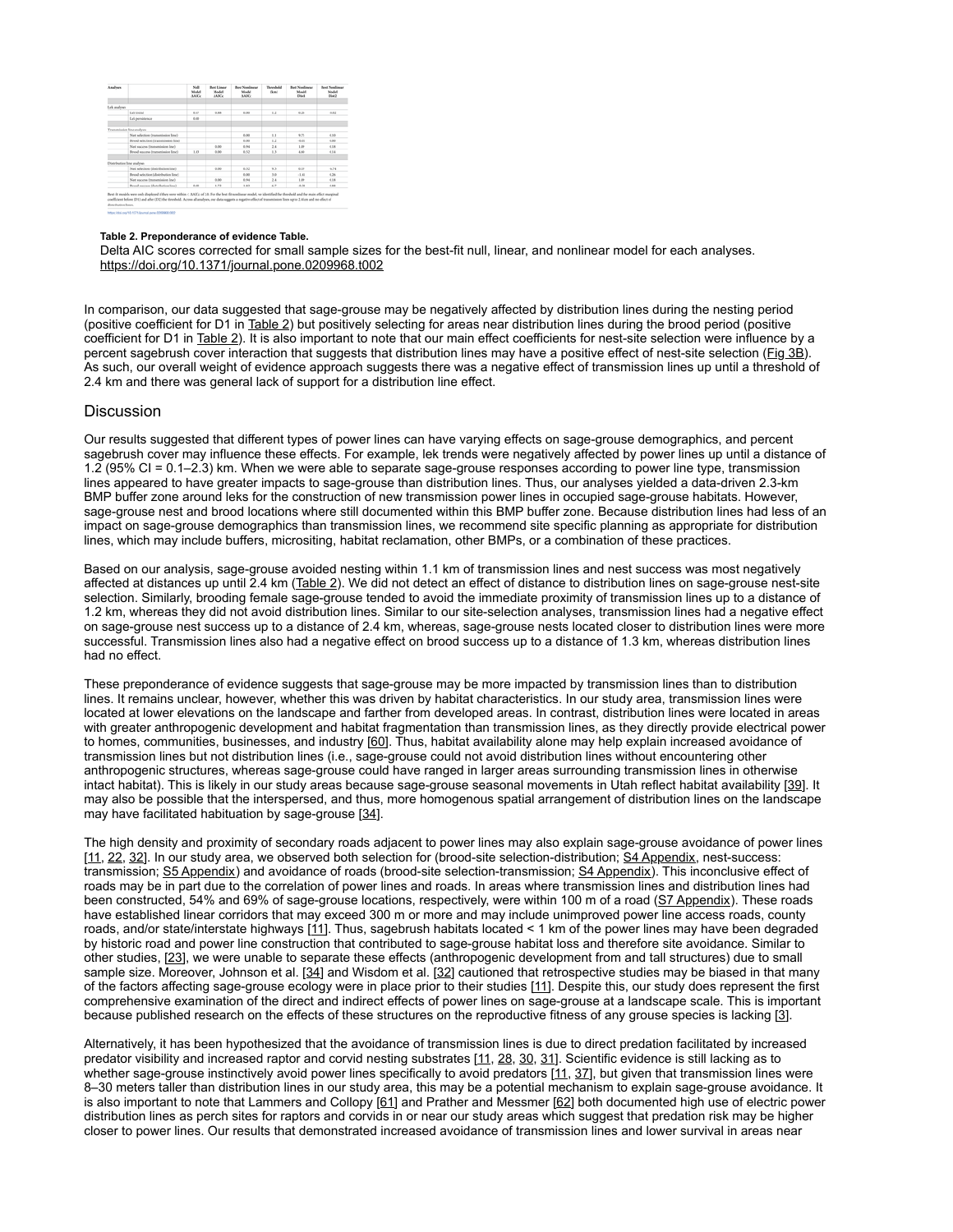them corroborates this. However, our study did document sage-grouse movements beneath power lines suggesting predation may not be as influential as sometimes stated. As such, this debate remains unresolved because of the difficulty in connecting predation risks to various combinations or types of power lines and avian predator species [[11](#page-13-9), [23](#page-14-2), [37\]](#page-14-16).

Although we were unable to identify the mechanism responsible for sage-grouse avoidance of power lines, we were able to provide the first landscape-scale empirical evaluation of the effects of power lines on sage-grouse during the breeding season. Our evaluation supports the broad-scale analysis by Wisdom et al. [[32](#page-14-10)] and Gibson, Blomberg (30) that distance to transmission lines had a potential negative influence on lek persistence. However, our analyses extended beyond Wisdom et al. [\[26](#page-14-5)] in that we identified a BMP buffer zone of 2.3 km from active leks for power lines that could avoid and minimize the potential effects of new power line construction on sage-grouse ecology.

For comparison, a 3.0 km minimum BMP buffer zone has been previously recommended to mitigate the effects of tall structures on seasonal sage-grouse habitat [[13,](#page-13-11) [63](#page-16-2)–[65](#page-16-3)]. This BMP buffer zone was recommended because available range wide nesting data suggested most sage-grouse nest within 3.2 km of known leks [[66](#page-16-4)]. In our study areas, nest success increased as females selected nesting sites farther from transmission lines. This effect was greatest up to a distance of 2.4 km. However, long-term sage-grouse nest location data collected in Utah and other states suggested that some female sage-grouse may nest up to 5.0 km or more from known leks [\[39,](#page-15-0) [67](#page-16-5)]. This may explain why nesting success increased, but at a slower rate, beyond the 2.4 km threshold [\(Table 2\)](#page-9-1).

The BLM National Technical Team (NTT) reviewed data regarding distances from nest locations to the nearest leks where female sage-grouse were captured [[68\]](#page-16-6). Based on these data, the BMP buffer zone would need to exceed a 6.0 km radius around leks to protect most of the nesting female sage-grouse. However, the NTT acknowledged a 6.0 km buffer would not be practical because of oil and gas leasing requirements and that within priority habitats existing lek-based BMP buffers may overlap precluding development [[68\]](#page-16-6). As such, our results lend support to Connelly et al. [[13\]](#page-13-11), the Wyoming Sage-grouse Executive Order [[69](#page-16-7)], and APLIC [\[36\]](#page-14-14) recommendations of placing new electric transmission lines within existing corridors. If this is unfeasible, we suggest a 2.3 km buffer for the construction of transmission lines be applied around active leks to avoid and minimize impacts to nesting habitat in Utah. It is unclear from our data whether an active lek buffer associated with distribution lines is required around nesting habitat, thus, we would recommend that new distribution lines be co-located with existing disturbance if possible.

Beck et al. [[70](#page-16-8)] estimated that 29,821 km<sup>2</sup> (13.6%) of Utah provided sage-grouse habitat. Connelly et al. [[71](#page-16-9)] and Knick et al. [[24](#page-14-3)] suggested that electric power transmission lines could have an impact on 40–50% (11,928–14,911 km<sup>2</sup>) of all sagebrush within designated sage-grouse management areas. However, we found that only 10% of transmission lines and 7% of distribution lines within our study areas were within 10 km of occupied sage-grouse habitat suggesting that power lines may be less influential to overall sage-grouse habitat than previously thought in Utah. Moreover, if we applied a 2.3 km buffer zone around all known electric power transmission (1,698 km) and distribution (1,496 km) lines, our analysis suggests that power lines may only have an ecological effect on 22.6% (6,817km<sup>2</sup>) of available sage-grouse breeding habitat in our study areas.

Our results highlighted the importance of maintaining suitable sagebrush cover in areas where power lines occur on the landscape, as percent sagebrush cover increased grouse selection of sites for nesting and brooding increased despite the presence of power lines. In our study areas, percent sagebrush cover improved as distance to transmission lines increased (β = 3.28, *p* ≤ 0.01). This may explain why nest and brood success continued to increase as sage-grouse females moved farther from transmission lines. Our results validate the value of reclaiming sagebrush habitats in areas in close proximity to power lines.

Female sage-grouse demonstrated high selection preferences for sites within  $\sim 1.1$  km of transmission lines during the nesting and brooding period, which suggests these sites provide additional benefits which we did not account for in our models. In such cases, management strategies that increased the availability of useable sagebrush habitat space (i.e., removal of conifer encroachment and vegetation management to encourage low growing species) in areas where power lines occur could enhance population stability [[39](#page-15-0), [72,](#page-16-10) [73](#page-16-11)] and potentially counteract the negative impacts of power lines. However, it is possible that habitat improvement strategies could lead to population sink dynamics if sage-grouse are attracted to power lines and subsequently experience negative population growth due to factors such as increased predation [[30](#page-14-8)]. Thus, managers should evaluate this practice on a case-by-case basis.

Currently 87% of the sage-grouse range is grazed by livestock [\[24\]](#page-14-3). Dahlgren et al. [\[54,](#page-15-15) [73\]](#page-16-11) reported increased sage-grouse production on working landscapes grazed by domestic livestock using rotational grazing practices. Utility ROW vegetation management practices may serve a similar function to livestock grazing, as both reduce tall growing species and encourage growth of grassland and shrub species. Sandford et al. [\[72\]](#page-16-10) reported increased sage-grouse nest survival and brood success in sagebrush landscapes where conifer encroachment was reduced. Messmer [[74\]](#page-16-12) suggested implementation and evaluation of these landscape-level management practices should be considered as part of the integrated toolkit to mitigate the potential effects anthropogenic activities have on sage-grouse and their habitats.

Our study represents the first landscape-level comparison within a state's jurisdictional boundary that examined the relationship between power line classification and known sage-grouse nest and brood locations. Despite our comprehensive approach, we were still unable to resolve a number of concerns that may influence sage-grouse responses to power lines due in a large part to our limited samples sizes. Specifically, our sample size limited our ability to evaluate how structure height and design may differentially influence sage-grouse response beyond our general classifications (e.g., distribution vs transmission). Similarly, it is unclear whether structure design may play a role in sage-grouse response given the variation in available perching and nesting substrates that power lines provide to avian predators [\[11](#page-13-9)]. We were also unable to evaluate the extent to which placement of new power lines within anthropogenic corridors (e.g., power lines, transportation) reduces the overall negative influence of sage-grouse (e.g., [[29\]](#page-14-18)), and whether those benefits to sage-grouse are capped at some development threshold (e.g., 2 vs. 4 power lines in a corridor). Due to the propensity of roads in proximity to power lines throughout our study area, we were also unable to distinguish between potential independent impacts from roads versus power lines. Lastly, we documented increased use of elevation during the brood period, however we were unable to explicitly evaluate how seasonal movement behaviors may interact with sage-grouse response to power lines (distance to power lines x elevation interaction), as birds may move away from power lines in response to other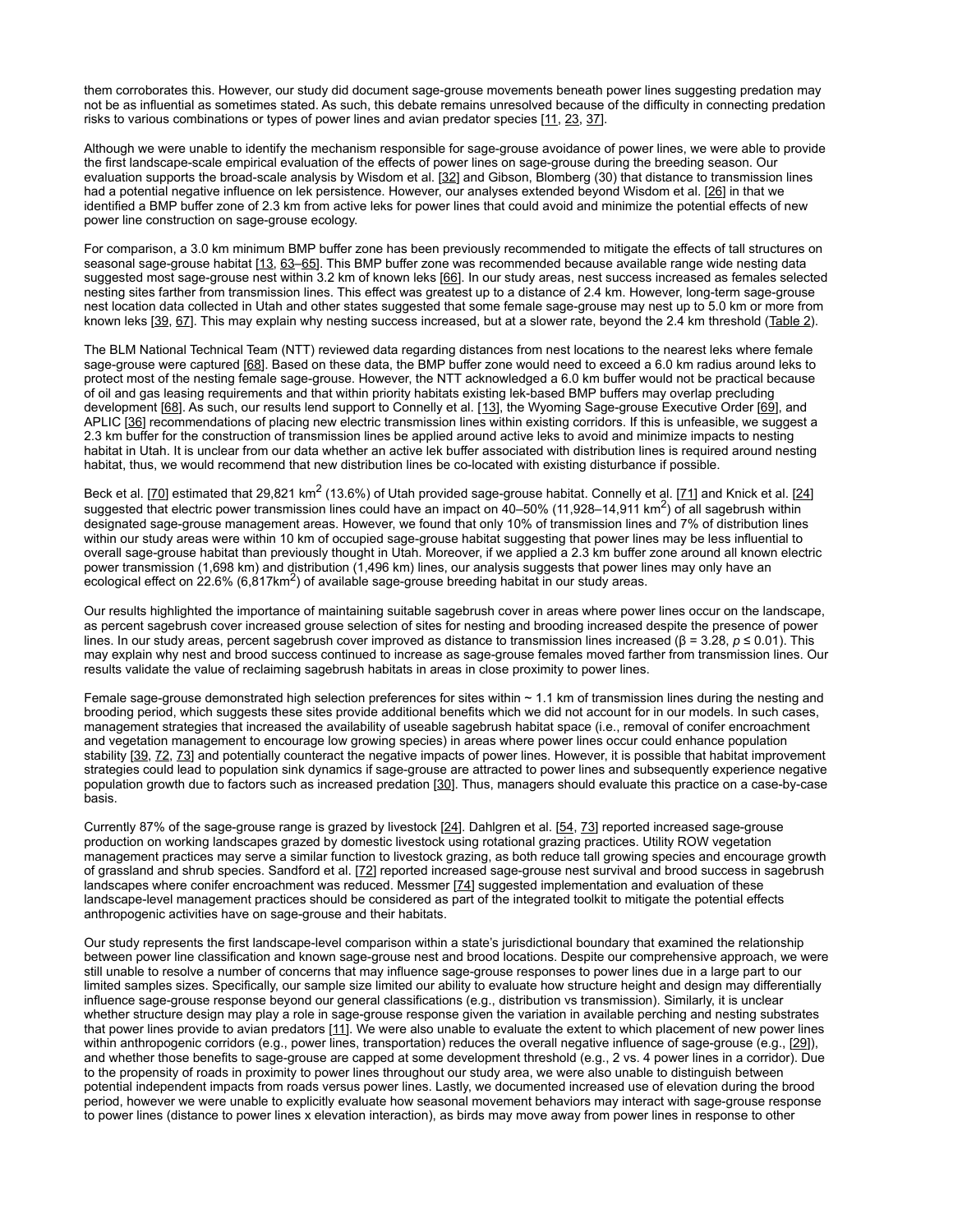unrelated habitat factors. Given these limitations, we encourage future research that addresses these challenges. The increasing use of GPS technology in wildlife studies, including sage-grouse, and the larger sample sizes they provide, may provide new opportunities to evaluate these unanswered questions.

## **Conclusions**

Our research is the first to quantify appropriate BMP buffer distances based on known sage-grouse seasonal habitat-use data for the construction of new electric power transmission and distribution lines in sage-grouse habitats. Our research also demonstrated that interactions between percent sagebrush cover and type of power line affect sage-grouse responses. Based on our results, we recommend a hierarchical approach for avoiding and minimizing the potential impacts of power lines on sage-grouse. New transmission power lines should be placed in existing utility or transportation corridors where feasible. If co-location is not feasible, lek buffers of 2.3 km for new transmission lines should be used to mitigate the potential impacts to sage-grouse. It is questionable from our results, however, that this buffer would also apply to distribution lines given the uncertainty we observed regarding sagegrouse response to distribution lines in our habitat selection and reproductive success analyses. In addition, other regulatory or resource conflicts (i.e., electric utilities are required by law to provide service to requesting customers and to minimize impacts to other resources–such as wetlands, cultural or paleontological resources, etc.) can result in new construction within a sage-grouse buffer in some circumstances. Thus, we recommend managers continue to incorporate habitat protection and reclamation as conservation strategies for new power line construction, and population monitoring (i.e., lek counts) as feedback mechanisms to evaluate the effectiveness of these strategies. The use of applicable BMPs, such as the sage-grouse BMPs for electric utilities developed by APLIC, should be considered and implemented on a project-by-project basis. It is important that wildlife resource agencies, land management agencies, electric utilities, and private landowners work together to address site-specific aspects of new power line locations and sage-grouse habitats. More broadly, the methodological process employed here can be used widely to evaluate the influence of anthropogenic structures on grouse species globally. With this information, land managers will be better suited to minimize impacts from ongoing human infrastructure construction on wildlife.

## Supporting information

## <span id="page-12-1"></span>**[S1 Appendix.](https://journals.plos.org/plosone/article/file?type=supplementary&id=info:doi/10.1371/journal.pone.0209968.s001)**

<https://doi.org/10.1371/journal.pone.0209968.s001> (DOCX)

## <span id="page-12-2"></span>**[S2 Appendix.](https://journals.plos.org/plosone/article/file?type=supplementary&id=info:doi/10.1371/journal.pone.0209968.s002)**

<https://doi.org/10.1371/journal.pone.0209968.s002> (DOCX)

## <span id="page-12-3"></span>**[S3 Appendix.](https://journals.plos.org/plosone/article/file?type=supplementary&id=info:doi/10.1371/journal.pone.0209968.s003)**

<https://doi.org/10.1371/journal.pone.0209968.s003> (DOCX)

### <span id="page-12-4"></span>**[S4 Appendix.](https://journals.plos.org/plosone/article/file?type=supplementary&id=info:doi/10.1371/journal.pone.0209968.s004)**

<https://doi.org/10.1371/journal.pone.0209968.s004> (DOCX)

## <span id="page-12-5"></span>**[S5 Appendix.](https://journals.plos.org/plosone/article/file?type=supplementary&id=info:doi/10.1371/journal.pone.0209968.s005)**

<https://doi.org/10.1371/journal.pone.0209968.s005> (DOCX)

## <span id="page-12-6"></span>**[S6 Appendix.](https://journals.plos.org/plosone/article/file?type=supplementary&id=info:doi/10.1371/journal.pone.0209968.s006)**

<https://doi.org/10.1371/journal.pone.0209968.s006> (DOCX)

<span id="page-12-7"></span>**[S7 Appendix.](https://journals.plos.org/plosone/article/file?type=supplementary&id=info:doi/10.1371/journal.pone.0209968.s007)**

<https://doi.org/10.1371/journal.pone.0209968.s007> (DOCX)

## Acknowledgments

We thank J. Flory, R. Chi, J. Reinhart, C. D. Caudill, E. Thacker, S. Graham, N. Gruber-Hadden, O. Duvuvuei, S. Dettenmaier, H. McPherron, J. Robinson, B. Flack, A. Cook, B. Wing, C. Cardinal, L. Smith, C. Burnett, C. Perkins, B. Christiansen, K. Bunnell, R. Peck, J. Hennefer, D. Bambrough, J. Kaze, and J. Baxter. For leading field-based collection of the sage-grouse location data used in our analysis. We acknowledge D. Ramsey's USU Remote Sensing and GIS Laboratory in the Department of Wildland Resources for completing spatial analysis. We thank all the biological technicians that worked within study areas throughout the many field seasons. We acknowledge the private landowners who provided the access to enter their properties for data collection and for their participation within the local working groups that supported the research projects. The data used to complete our research were provided by the Utah Division of Wildlife Resources, USU, BYU, Rocky Mountain Power/PacifiCorp, Garkane Energy, and Raft River Rural Electric Cooperative, and Idaho Power.

## References

<span id="page-12-0"></span>**1.** Goldenwijk KK, Beusen A, van Drecht G, de Vos M. The HYDE 3.1 spatially explicit database of human induced global land-use change over the past View Article . [Google Scholar](http://scholar.google.com/scholar?q=The+HYDE+3.1+spatially+explicit+database+of+human+induced+global+land-use+change+over+the+past+12%2C000+years+Goldenwijk+2010) 12,000 years. Global Ecol Biogeogr. 2010; 20: 73–86.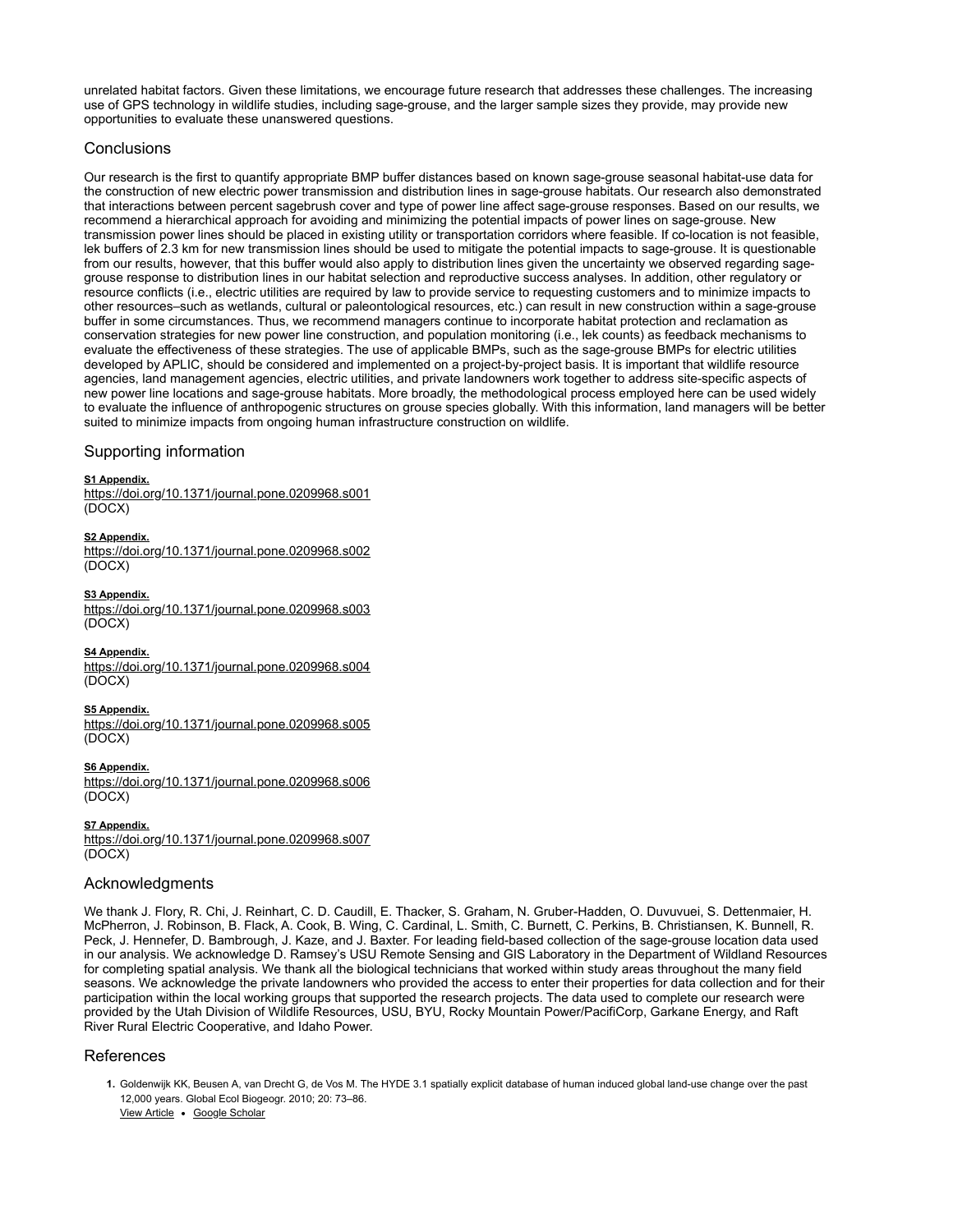- <span id="page-13-0"></span>**2.** Benítez-López A, Alkemade R, Verweij PA. The impacts of roads and other infrastructure on mammal and bird populations: a meta-analysis. Biol Conserv. View Article . [Google Scholar](http://scholar.google.com/scholar?q=The+impacts+of+roads+and+other+infrastructure+on+mammal+and+bird+populations%3A+a+meta-analysis+Ben%C3%ADtez-L%C3%B3pez+2010) 2010; 143: 1307–1316.
- <span id="page-13-1"></span>**3.** Hovick TJ, Elmore RD, Dahlgren DK, Fuhlendorf SD, Engle DM. Review: evidence of negative effects of anthropogenic structures on wildlife: a review of View Article . [Google Scholar](http://scholar.google.com/scholar?q=Review%3A+evidence+of+negative+effects+of+anthropogenic+structures+on+wildlife%3A+a+review+of+grouse+survival+and+behaviour+Hovick+2014) grouse survival and behaviour. J Appl Ecol. 2014; 51: 1680–1689.
- <span id="page-13-2"></span>**4.** Hansen AJ, Knight RL, Marzluff JM, Powell S, Brown K, Gude PH, et al. Effects of exurban development on biodiversity: patterns, mechanisms, and View Article . [Google Scholar](http://scholar.google.com/scholar?q=Effects+of+exurban+development+on+biodiversity%3A+patterns%2C+mechanisms%2C+and+research+needs+Hansen+2010) research needs. Ecol Appl. 2010; 15; 1893–1905.
- <span id="page-13-4"></span>**5.** Kuvlesky WP Jr, Brennan LA, Morrison ML, Boydston KK, Ballard BM, Bryant FC. Wind energy development and wildlife conservation: challenges and View Article . [Google Scholar](http://scholar.google.com/scholar?q=Wind+energy+development+and+wildlife+conservation%3A+challenges+and+opportunities+Kuvlesky+2007) opportunities. J Wildlife Manage. 2007; 71: 2487–2498.
- <span id="page-13-3"></span>**6.** Leu M, Hanser SE, Knick ST. The human footprint in the west: a large-scale analysis of anthropogenic impacts. Ecol Appl. 2008; 18: 1119–1139. View Article · [PubMed/NCBI](http://www.ncbi.nlm.nih.gov/pubmed/18686576) · [Google Scholar](http://scholar.google.com/scholar?q=The+human+footprint+in+the+west%3A+a+large-scale+analysis+of+anthropogenic+impacts+Leu+2008) pmid:18686576
- <span id="page-13-5"></span>**7.** Bevanger K. Biological and conservation aspects of bird mortality caused by electricity power lines: a review. Biol Conserv. 1998; 86: 67–76. View Article . [Google Scholar](http://scholar.google.com/scholar?q=Biological+and+conservation+aspects+of+bird+mortality+caused+by+electricity+power+lines%3A+a+review+Bevanger+1998)
- <span id="page-13-6"></span>**8.** Bui TD, Marzluff JM, Bedrosian B. Common raven activity in relation to land use in western Wyoming: implications for greater sage-grouse reproductive View Article . [Google Scholar](http://scholar.google.com/scholar?q=Common+raven+activity+in+relation+to+land+use+in+western+Wyoming%3A+implications+for+greater+sage-grouse+reproductive+success+Bui+2010) success. Condor 2010; 112: 65–78.
- <span id="page-13-7"></span>**9.** Wilcove DS, Wikelski M. Going, going, gone: is animal migration disappearing. Plos Biol. 2010. 6(7): e188.<https://doi.org/10.1371/journal.pbio.0060188> View Article . [Google Scholar](http://scholar.google.com/scholar?q=Going%2C+going%2C+gone%3A+is+animal+migration+disappearing+Wilcove+2010)
- <span id="page-13-8"></span>**10.** Smith JA, Dwyer JF. Avian interactions with renewable energy infrastructure: an update. Condor. 2016; 118: 411–423. View Article . [Google Scholar](http://scholar.google.com/scholar?q=Avian+interactions+with+renewable+energy+infrastructure%3A+an+update+Smith+2016)
- <span id="page-13-9"></span>**11.** Messmer TA, Hasenyager R, Burruss J, Liguori S. Stakeholder contemporary knowledge needs regarding the potential effects of tall structures on sage-View Article . [Google Scholar](http://scholar.google.com/scholar?q=Stakeholder+contemporary+knowledge+needs+regarding+the+potential+effects+of+tall+structures+on+sage-grouse+Messmer+2013) grouse. Human Wildlife Interactions. 2013; 7: 273–298.
- <span id="page-13-10"></span>**12.** Mabey S, Paul E. Critical literature review: impact of wind energy and related human activities on grassland and shrub-steppe birds. National Wind View Article . [Google Scholar](http://scholar.google.com/scholar?q=Critical+literature+review%3A+impact+of+wind+energy+and+related+human+activities+on+grassland+and+shrub-steppe+birds+Mabey+2007) Coordinating Collaborative. 2007; Available from:<https://nationalwind.org/wp-content/uploads/2013/05/Critical-Lit-Review-Oct-2007.pdf>
- <span id="page-13-11"></span>**13.** Connelly JW, Schroeder MA, Sands AR, Braun CE. Guidelines to manage sage-grouse populations and their habitat. Wildlife Soc Bull. 2000; 28: 967– View Article . [Google Scholar](http://scholar.google.com/scholar?q=Guidelines+to+manage+sage-grouse+populations+and+their+habitat+Connelly+2000) 985.
- <span id="page-13-12"></span>**14.** Connelly JW, Braun CE. Long-term changes in sage-grouse *Centrocercus urophasianus* populations in western North America. Wildlife Biol. 1997; 3/4: View Article . [Google Scholar](http://scholar.google.com/scholar?q=Long-term+changes+in+sage-grouse+Centrocercus+urophasianus+populations+in+western+North+America+Connelly+1997) 123–128
- <span id="page-13-13"></span>**15.** U.S. Fish and Wildlife Service (USFWS). Greater Sage-grouse (*Centrocercus urophasianus*) Conservation Objectives: Final Report. U.S. Fish and Wildlife Service, Denver, CO. February 2013.
- <span id="page-13-14"></span>**16.** U.S. Fish and Wildlife Service (USFWS). Notice of 12-Month Petition Findings for Petitions to List Greater Sage-grouse as Threatened or Endangered. 2010; Available from [\(http://www.regulations.gov](http://www.regulations.gov/) and [www.fws.gov\)](http://www.fws.gov/).
- <span id="page-13-15"></span>**17.** Walker BL, Naugle DE, Doherty KE. Greater sage-grouse population response to energy development and habitat loss. J Wildlife Manage. 2007; 71: View Article . [Google Scholar](http://scholar.google.com/scholar?q=Greater+sage-grouse+population+response+to+energy+development+and+habitat+loss+Walker+2007) 2644–2654.
- **18.** Holloran MJ, Kaiser RC, Hubert WA. Yearling greater sage-grouse response to energy development in Wyoming. J Wildlife Manage. 2010; 74: 65–72. View Article . [Google Scholar](http://scholar.google.com/scholar?q=Yearling+greater+sage-grouse+response+to+energy+development+in+Wyoming+Holloran+2010)
- **19.** Harju SM, Dzialak MR, Taylor RC, Hayden-Wing LD, Winstead JB. Thresholds and time lags in effects of energy development on greater sage-grouse View Article . [Google Scholar](http://scholar.google.com/scholar?q=Thresholds+and+time+lags+in+effects+of+energy+development+on+greater+sage-grouse+populations+Harju+2010) populations. J Wildlife Manage. 2010; 74: 437–448.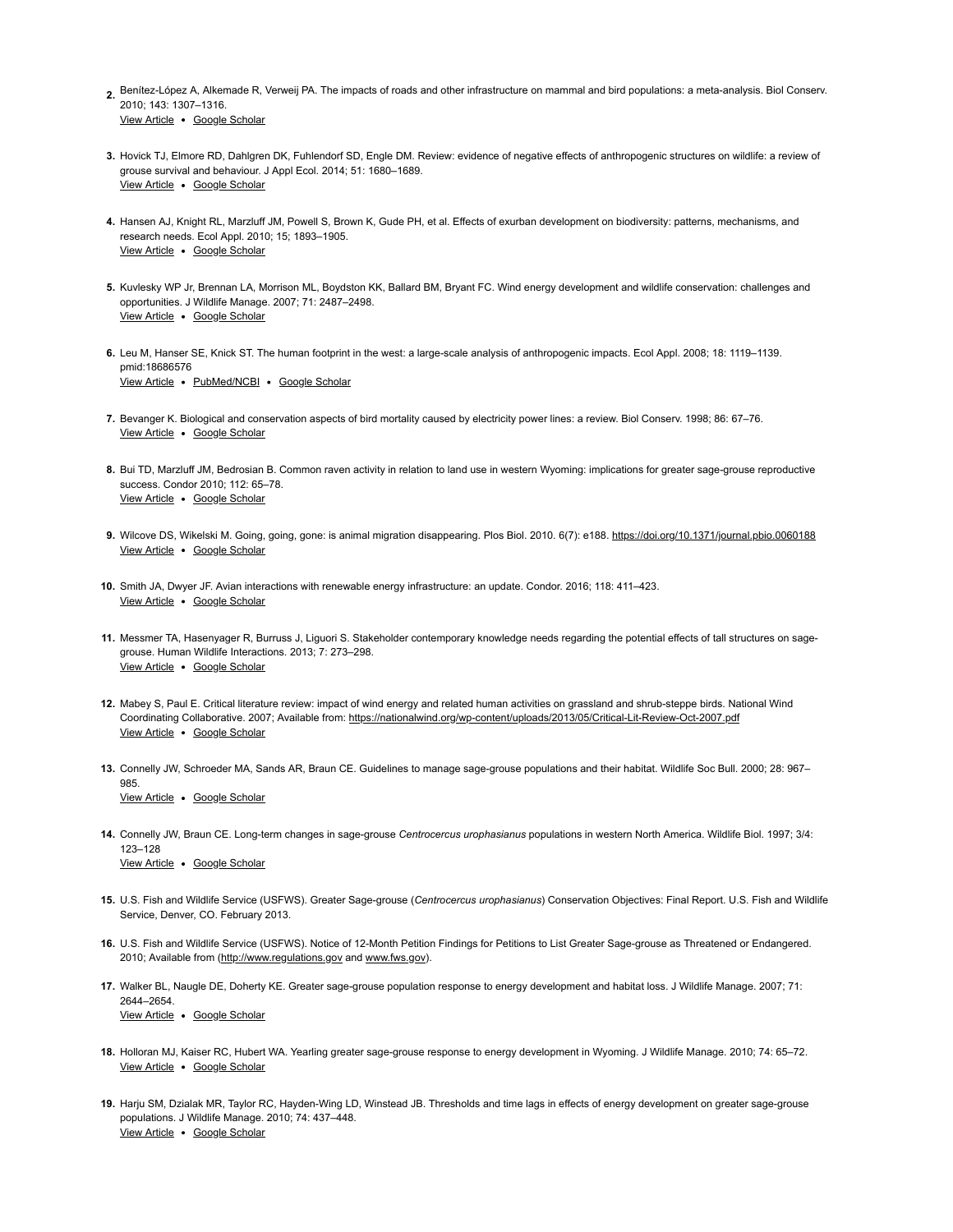- <span id="page-14-15"></span>**20.** Lyon AG, Anderson SH. Potential gas development impacts on sage grouse nest initiation and movement. Wildlife Soc Bull. 2003; 31: 486–491. View Article . [Google Scholar](http://scholar.google.com/scholar?q=Potential+gas+development+impacts+on+sage+grouse+nest+initiation+and+movement+Lyon+2003)
- <span id="page-14-0"></span>**21.** Doherty KE, Naugle DE, Walker BL, Graham JM. Greater sage-grouse winter habitat selection and energy development. Journal of Wildlife Management. View Article . [Google Scholar](http://scholar.google.com/scholar?q=Greater+sage-grouse+winter+habitat+selection+and+energy+development+Doherty+2008) 2008; 72: 187–195.
- <span id="page-14-1"></span>**22.** Utah Wildlife in Need Foundation (UWIN). Contemporary knowledge and research needs regarding the potential effects of tall Structures on sage-grouse (*Centrocercus urophasianus* and *C. mimimus*). 2010; Available from [https://utahcbcp.org/ou-files/TallStructuresReportSeptember202010.pdf.](https://utahcbcp.org/ou-files/TallStructuresReportSeptember202010.pdf)
- <span id="page-14-2"></span>**23.** Walters K, Kosciuch K, Jones J. Can the effect of tall structures on birds be isolated from other aspects of development? Wildlife Soc Bull. 2014; 38: 250– 256.

View Article . [Google Scholar](http://scholar.google.com/scholar?q=Can+the+effect+of+tall+structures+on+birds+be+isolated+from+other+aspects+of+development%3F+Walters+2014)

- <span id="page-14-3"></span>**24.** Knick ST, Hanser SE, Miller RF, Pyke DA, Wisdom MJ, Finn SP, et al. Ecological influence and pathways of land use in sagebrush. Chapter 13 in Studies in Avian Biology. No. 38. Berkeley: University of California Press; 2011.
- <span id="page-14-4"></span>**25.** Marzluff JM, Knick ST, Vekasy MS, Schueck LS, Zarriello TJ. Spatial use and habitat selection of golden eagles in southwestern Idaho. Auk. 1997; 114: View Article . [Google Scholar](http://scholar.google.com/scholar?q=Spatial+use+and+habitat+selection+of+golden+eagles+in+southwestern+Idaho+Marzluff+1997) 673–687.
- <span id="page-14-5"></span>**26.** McIntyre CL. Patterns in nesting area occupancy and reproductive success of golden eagles (*Aquila chrysaetos*) in Denali National Park and Preserve, View Article . [Google Scholar](http://scholar.google.com/scholar?q=Patterns+in+nesting+area+occupancy+and+reproductive+success+of+golden+eagles+%28Aquila+chrysaetos%29+in+Denali+National+Park+and+Preserve%2C+Alaska%2C+1988%E2%80%9399+McIntyre+2002) Alaska, 1988–99. J Raptor Res. 2002; 36: 50–54
- <span id="page-14-6"></span>**27.** Boarman WI, Heinrich B. Common raven (*Corvus corax*). In: Poole A, Gill F, editors. The Birds of North America, No. 476. Philadelphia: The Birds of North America, Inc.; 1999. Pp. 1–31.
- <span id="page-14-7"></span>**28.** Dinkins JB, Conover MR, Kirol CP, Beck JL, Frey SN. Greater sage-grouse (*Centrocercus urophasianus*) select habitat based on avian predators, View Article . [Google Scholar](http://scholar.google.com/scholar?q=Greater+sage-grouse+%28Centrocercus+urophasianus%29+select+habitat+based+on+avian+predators%2C+landscape+composition%2C+and+anthropogenic+features+Dinkins+2014) landscape composition, and anthropogenic features. Condor; 2014; 116: 629–642.
- <span id="page-14-18"></span>**29.** Hansen EP, Stewart AC, Frey SN. Influence of transmission line construction on winter sage-grouse habitat use in Southern Utah. Human Wildlife View Article . [Google Scholar](http://scholar.google.com/scholar?q=Influence+of+transmission+line+construction+on+winter+sage-grouse+habitat+use+in+Southern+Utah+Hansen+2016) Interactions. 2016; 10: 169–187.
- <span id="page-14-8"></span>**30.** Gibson D, Blomberg EJ, Atamian MT, Espinosa SP, Sedinger JS. Effects of power lines on habitat use and demography of greater sage-grouse View Article . [Google Scholar](http://scholar.google.com/scholar?q=Effects+of+power+lines+on+habitat+use+and+demography+of+greater+sage-grouse+%28Centrocercus+urophasianus%29+Gibson+2014) (*Centrocercus urophasianus*). Wild Monog. 2014; 92: 319–330
- <span id="page-14-9"></span>**31.** Dinkins JB, Conover MR, Kirol CP, Beck JL, Frey SN. Greater sage-grouse (*Centrocercus urophasianus*) hen survival: effects of raptors, anthropogenic View Article . [Google Scholar](http://scholar.google.com/scholar?q=Greater+sage-grouse+%28Centrocercus+urophasianus%29+hen+survival%3A+effects+of+raptors%2C+anthropogenic+and+landscape+features%2C+and+hen+behavior+Dinkins+2014) and landscape features, and hen behavior. Can J Zoo. 2014; 92: 319–30.
- <span id="page-14-10"></span>**32.** Wisdom MJ, Meinke CW, Knick ST, Schroeder MA. Factors Associated with extirpation of sage-grouse. Chapter 19 in Studies in Avian Biology No. 38. Berkeley: University of California Press; 2011.
- <span id="page-14-11"></span>**33.** sensed imagery: can readily available high-resolution imagery be used to identify brood-rearing habitat across a broad landscape? PloS one. 2016; [View Article](https://doi.org/10.1371/journal.pone.0156290) . [PubMed/NCBI](http://www.ncbi.nlm.nih.gov/pubmed/27218829) . [Google Scholar](http://scholar.google.com/scholar?q=Assessing+greater+sage-grouse+selection+of+brood-rearing+habitat+using+remotely-sensed+imagery%3A+can+readily+available+high-resolution+imagery+be+used+to+identify+brood-rearing+habitat+across+a+broad+landscape%3F+Westover+2016) Westover M, Baxter J, Baxter R, Day C, Jensen R, Petersen S, et al. Assessing greater sage-grouse selection of brood-rearing habitat using remotely-11:e0156290. pmid:27218829
- <span id="page-14-12"></span>**34.** Johnson DJ, Holloran MJ, Connelly JW, Hanser SE, Amundson CL, Knick ST. Influences of environmental and anthropogenic features on greater sagegrouse populations, 1997–2007. Chapter 17 in Studies in Avian Biology No. 38. Berkeley: University of California Press; 2011.
- <span id="page-14-13"></span>**35.** U.S. Fish and Wildlife Service (USFWS). Interim guidelines to avoid and minimize wildlife impacts from wind turbines. 2003; Available from: (http/[/www.fws.gov/r9dhcbfa/windenergy.htm](http://www.fws.gov/r9dhcbfa/windenergy.htm)).
- <span id="page-14-14"></span>**36.** Avian Power Line Interaction Committee (APLIC). Best Management Practices for Electric Utilities in Sage-Grouse Habitat. Washington, DC: Edison Electric Institute and APLIC; 2015.
- <span id="page-14-16"></span>**37.** Manier DJ, Bowen ZH, Brooks ML, Casazza ML, Coates PS, Deibert PA, et al. Conservation buffer distance estimates for Greater Sage-grouse: a review. View Article . [Google Scholar](http://scholar.google.com/scholar?q=Conservation+buffer+distance+estimates+for+Greater+Sage-grouse%3A+a+review+Manier+2014) Geophysical J Intern. 2014; 200: 200–215.
- <span id="page-14-17"></span>**38.** Steenhof K, Kochert MN, Roppe JA. Nesting by raptors and common ravens on electrical transmission line towers. J Wildlife Manage. 1993; 57: 271–281.View Article . [Google Scholar](http://scholar.google.com/scholar?q=Nesting+by+raptors+and+common+ravens+on+electrical+transmission+line+towers+Steenhof+1993)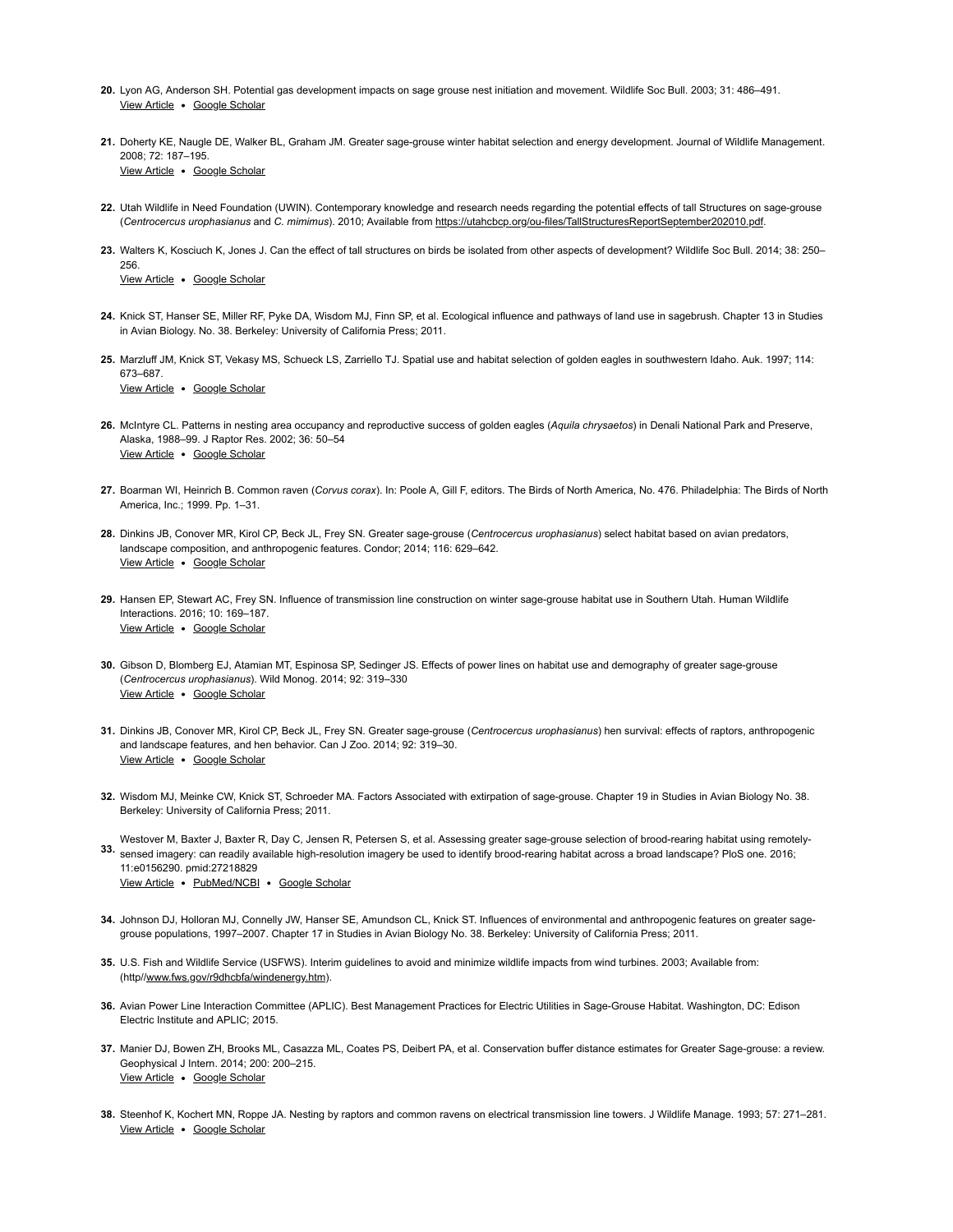- <span id="page-15-0"></span>**39.** Dahlgren DK, Messmer TA, Crabb BA, Larsen RT, Black TA, Frey SN, et al. Seasonal Movements of Greater Sage-Grouse Populations in Utah: View Article . [Google Scholar](http://scholar.google.com/scholar?q=Seasonal+Movements+of+Greater+Sage-Grouse+Populations+in+Utah%3A+Implications+for+Species+Conservation+Dahlgren+2016a) Implications for Species Conservation. Wildlife Soc Bull. 2016a; 40: 288–299
- <span id="page-15-1"></span>**40.** Stiver, SJ, Apa AD, Bohne JR, Bunnell SD, Deibert PA, Gardner SC, et al. Greater Sage-grouse Comprehensive Conservation Strategy. 2006. Western Association of Fish and Wildlife Agencies. Unpublished Report. Cheyenne, Wyoming.
- <span id="page-15-2"></span>**41.** State of Utah. Final Conservation plan for greater sage-grouse in Utah. February 14, 2013.
- <span id="page-15-3"></span>**42.** West NE. Great Basin-Colorado Plateau sagebrush semi-desert. In West NE, editor. Temperate deserts and semi-deserts. Amsterdam: Elsevier; 1983. pp. 331–349.
- <span id="page-15-4"></span>**43.** Connelly JW, Reese KP, Schroeder MA. Monitoring of greater sage-grouse habitats and populations. Station Bulletin 80. Moscow: College of Natural Resources Experiment Station, University of Idaho; 2003.
- <span id="page-15-5"></span>**44.** Wallestad R, Pyrah D. Movement and nesting of sage grouse hens in central Montana. J Wildlife Manage. 38: 630–633. View Article . [Google Scholar](http://scholar.google.com/scholar?q=Movement+and+nesting+of+sage+grouse+hens+in+central+Montana+Wallestad+)
- <span id="page-15-6"></span>**45.** Gregg MA, Crawford JA, Drut MS, DeLong AK. Vegetational cover and predation of sage grouse nests in Oregon. J Wildlife Manage. 1994; 58: 162–166. View Article . [Google Scholar](http://scholar.google.com/scholar?q=Vegetational+cover+and+predation+of+sage+grouse+nests+in+Oregon+Gregg+1994)
- <span id="page-15-7"></span>**46.** Baddeley A, Rubak E, Turner R. Spatial Point Patterns: Methodology and Applications with R. London: Chapman and Hall/CRC Press; 2015.
- <span id="page-15-8"></span>**47.** R Core Development Team. R: A language and environment for statistical computing. R Foundation for Statistical Computing, Vienna, Austria. 2014; Available from: [http://www.R-project.org/](http://www.r-project.org/).
- <span id="page-15-9"></span>**48.** US Census Bureau. TIGER Products. Washington DC, USA; Available from<https://www.census.gov/geo/maps-data/data/tiger.html>
- <span id="page-15-10"></span>**49.** Burnham KP, Anderson DR. Model selection and multi-model inference: a practical information-theoretic approach. 2nd ed. New York: Springer-Verlag; 2002.
- <span id="page-15-11"></span>**50.** MacNulty DR, Tallian A, Stahler DR, Smith DW. Influence of group size on the success of wolves hunting bison. PloS one. 2014; 9(11), e112884. View Article · [PubMed/NCBI](http://www.ncbi.nlm.nih.gov/pubmed/25389760) · [Google Scholar](http://scholar.google.com/scholar?q=Influence+of+group+size+on+the+success+of+wolves+hunting+bison+MacNulty+2014) <https://doi.org/10.1371/journal.pone.0112884>pmid:25389760
- <span id="page-15-12"></span>**51.** Arnold TW. Uninformative parameters and model selection using Akaike's Information Criterion. J Wildlife Manage. 2010; 74: 1175–1178. View Article . [Google Scholar](http://scholar.google.com/scholar?q=Uninformative+parameters+and+model+selection+using+Akaike%E2%80%99s+Information+Criterion+Arnold+2010)
- <span id="page-15-13"></span>**52.** Anderson DR, Burnham KP, Thompson WL. Null hypothesis testing: problems, prevalence, and an alternative. J Wildlife Manage. 2000; 64: 912–923. View Article . [Google Scholar](http://scholar.google.com/scholar?q=Null+hypothesis+testing%3A+problems%2C+prevalence%2C+and+an+alternative+Anderson+2000)

<span id="page-15-14"></span>**53.** Burnham KP, Anderson DR. P values are only an index to evidence: 20th–vs. 21st–century statistical evidence. Ecology 2014; 95: 627–630. View Article · [PubMed/NCBI](http://www.ncbi.nlm.nih.gov/pubmed/24804444) · [Google Scholar](http://scholar.google.com/scholar?q=P+values+are+only+an+index+to+evidence%3A+20th%E2%80%93vs.+21st%E2%80%93century+statistical+evidence+Burnham+2014) pmid:24804444

- <span id="page-15-15"></span>**54.** Dahlgren DK, Larsen RT, Danvir R, Wilson G, Thacker ET, Black TA, et al. Greater sage-grouse and range management: insights from a 25-year case View Article . [Google Scholar](http://scholar.google.com/scholar?q=Greater+sage-grouse+and+range+management%3A+insights+from+a+25-year+case+study+in+Utah+and+Wyoming+Dahlgren+2015) study in Utah and Wyoming. Rangeland Ecol Manage. 2015; 68: 375–82.
- <span id="page-15-16"></span>**55.** Garton EO, Connelly JW, Horne JS, Hagen CA, Moser A, Schroeder MA. Greater sage-grouse population dynamics and probability of persistence. In Knick ST, Connelly JW, editors. Greater sage-grouse: ecology and conservation of a landscape species and its habitats. Studies in Avian Biology 38. Berkeley: University of California Press; 2011. pp. 293–381.
- <span id="page-15-17"></span>**56.** Utah Division of Wildlife Resources (UDWR). Utah Greater Sage-grouse Management Plan. Publication 09–17. Salt Lake City: State of Utah, Department of Natural Resources, Division of Wildlife Resources; 2009. 94 pps.
- <span id="page-15-18"></span>**57.** Manly BFJ, McDonald LL, Thomas DL, McDonald TL, Erickson WP. Resource selection by animals: statistical design and analysis for field studies. Boston: Kluwer Academic; 2002.
- <span id="page-15-19"></span>**58.** Johnson DH. The comparison of usage and availability measurements for evaluating resource preference. Ecology. 1980; 61: 65–71. View Article . [Google Scholar](http://scholar.google.com/scholar?q=The+comparison+of+usage+and+availability+measurements+for+evaluating+resource+preference+Johnson+1980)
- <span id="page-15-20"></span>**59.** Connelly JW, Rinkes ET, Braun CE. Characteristics of greater sage-grouse habitats. In Knick ST, Connelly JW, editors. Greater sage-grouse: ecology and conservation of a landscape species and its habitats. Studies in Avian Biology 38. Berkeley: University of California Press; 2011. pp 69–83.
- <span id="page-15-21"></span>**60.** Knick ST, Hanser SE, Preston KL. Modeling ecological minimum requirements for distribution of greater sage-grouse leks: Implications for population [View Article](https://doi.org/10.1002/ece3.557) · [PubMed/NCBI](http://www.ncbi.nlm.nih.gov/pubmed/23789066) · [Google Scholar](http://scholar.google.com/scholar?q=Modeling+ecological+minimum+requirements+for+distribution+of+greater+sage-grouse+leks%3A+Implications+for+population+connectivity+across+their+western+range%2C+U.S.A+Knick+2013) connectivity across their western range, U.S.A. Ecol Evol. 2013; 3: 1539–1551. pmid:23789066